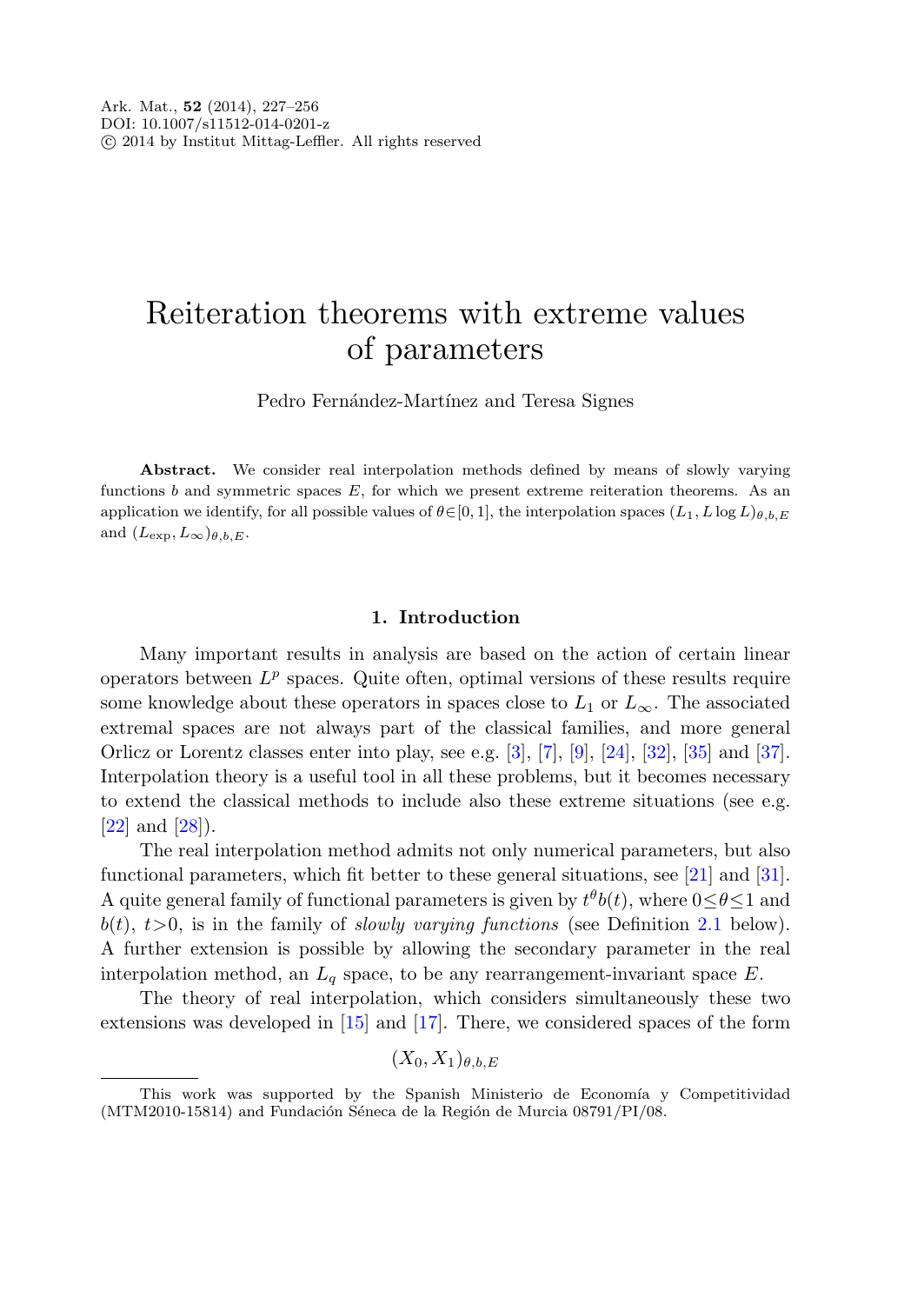<span id="page-1-0"></span>with  $0 \leq \theta \leq 1$ , a slowly varying function  $b(t)$  and a general rearrangement-invariant space E. For this method we proved a number of reiteration theorems, by appropriately using Hardy-type inequalities, integral estimates and norm equivalences of slowly varying functions. Although these results cover and extend many known reiteration theorems, there are some extreme cases, which have not been studied, namely, the interpolation spaces

(1) 
$$
(X_0, (X_0, X_1)_{0,a,F})_{\theta,b,E}
$$
 and  $((X_0, X_1)_{1,a,F}, X_1)_{\theta,b,E}$ ,

where a and b are slowly varying functions,  $E$  and  $F$  are rearrangement-invariant spaces, and  $\theta \in [0, 1]$ .

These extreme reiteration spaces are typically difficult to handle, and are only known in the literature in some special cases. In  $[20]$  $[20]$ , Gómez and Milman studied ([1](#page-1-0)) for the classical interpolation parameters (i.e.  $a \equiv b \equiv 1$ , and E and F within the  $L_q$  spaces), but only in the simpler case of ordered couples  $X_1 \subseteq X_0$ . More recently, Cobos, Fernández-Cabrera, Kühn and Ullrich considered in [[10](#page-28-6)] some particular cases of slowly varying functions  $a$  and  $b$ , still for ordered couples, and  $E$  and  $F$ within the  $L_q$  spaces. More general results are due to Evans, Opic and Pick [[13\]](#page-28-7) who obtained reiteration theorems for general Banach couples  $(X_0, X_1)$  when a and b are *broken-logarithmic functions*. See  $[1]$  $[1]$  and  $[11]$  $[11]$  for other recent results.

One of the difficulties of these extreme interpolation cases is the need of limiting Hardy-type inequalities, which in infinite-measure spaces must hold in the whole interval  $(0, \infty)$ . As explained in [\[13\]](#page-28-7), such global inequalities cannot hold for functions like  $b(t)=1+|\log t|$ , which have the same behavior near 0 and near ∞. In [\[13](#page-28-7)] this problem is overcome for the case of broken logarithms by requiring powers of different signs at 0 and  $\infty$ .

For a general slowly varying function  $b(t)$ ,  $t>0$ , explicit formulas are not available, but we develop a procedure to prove such inequalities when certain "indices", related with the behavior of  $b(t)$  near 0 and  $\infty$ , have different signs. More precisely, we assume that  $b(t^2) \sim b(t)$ , and define the related functions  $B_0$  and  $B_{\infty}$  by

$$
B_0(u) = b(e^{1-1/u})
$$
 and  $B_{\infty}(u) = b(e^{1/u-1})$  for  $0 < u < 1$ .

Then, under appropriate conditions in the *extension indices* of  $B_0$  and  $B_{\infty}$  we prove limiting Hardy-type inequalities in the whole line  $(0, \infty)$ ; see Lemma [3.6](#page-12-0). Moreover, these Hardy inequalities hold not only for  $L_q$  norms, but also in the richer family of rearrangement-invariant spaces E.

Suitable conditions on the extension indices of  $B_0$ ,  $B_{\infty}$  and  $\varphi_E$  (the fundamental function of  $E$ ) will lead to explicit equivalences of the form

$$
||b(s)||_{\widetilde{E}(0,t)} \sim b(t)\varphi_E(\ell(t)) \quad \text{and} \quad ||b(s)||_{\widetilde{E}(t,\infty)} \sim b(t)\varphi_E(\ell(t)), \quad t > 0,
$$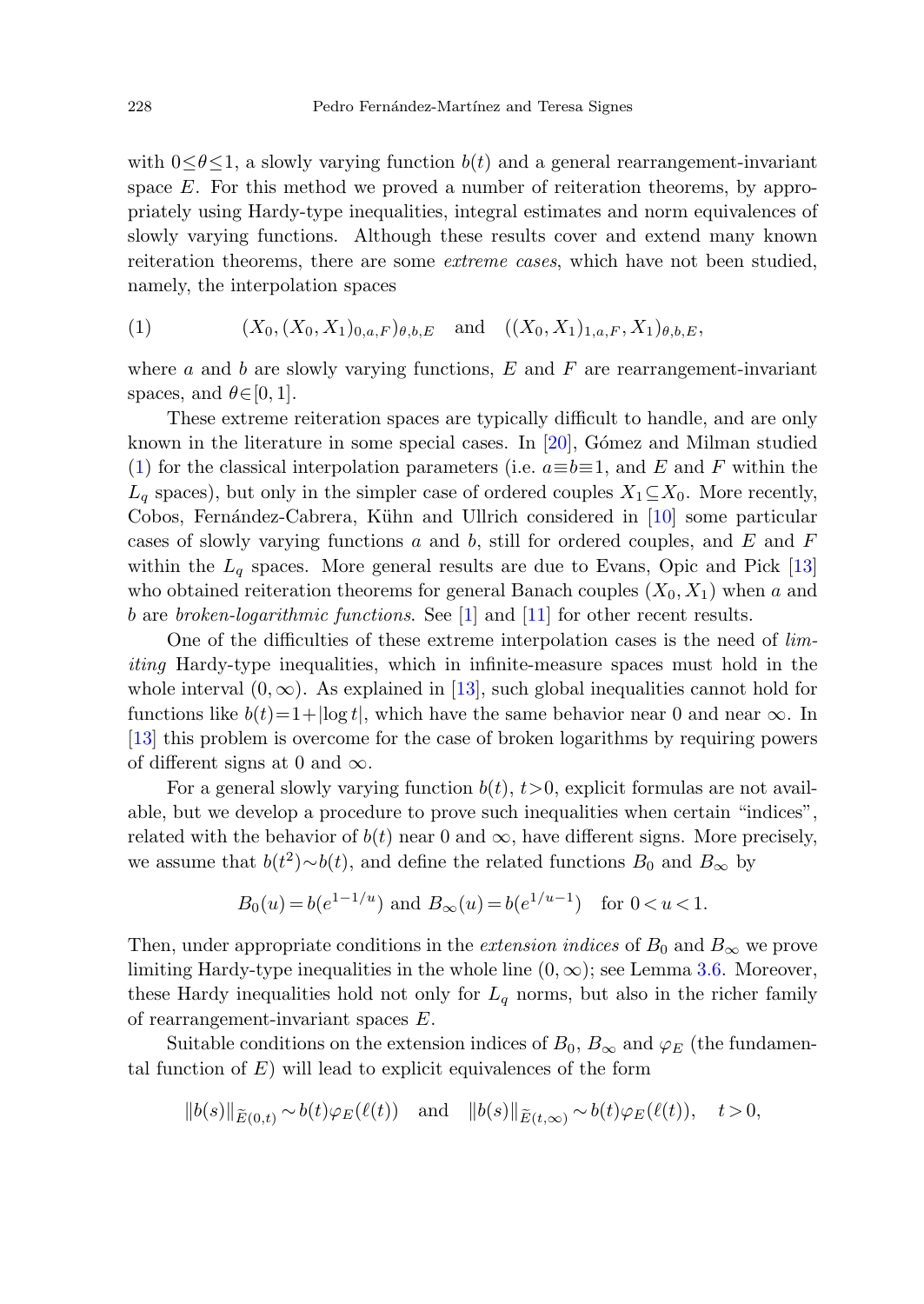where  $\ell(t)=1+|\log t|$ ,  $t>0$ , as well as to additional limiting estimates (see Lemmas [3.2](#page-7-0) and [3.5\)](#page-10-0). These simple formulas will play a crucial role in proving the main results of the paper, namely explicit identities for the extreme reiteration spaces in [\(1](#page-1-0)) for all possible values of  $\theta \in [0, 1]$ ; see Theorems [5.5](#page-20-0) and [5.6](#page-21-0).

As in our previous papers [[15\]](#page-28-3) and [\[17](#page-28-4)], we shall use a direct approach, which follows the classical methods to establish reiteration results. First, we obtain general Holmstedt-type formulas for the couples  $(X_0,(X_0,X_1)_{0,a,F})$  and  $((X_0,X_1)_{1,a,F},X_1)$ . The second step in this process consists of establishing a formula of change of variables (see Lemma [5.1\)](#page-18-0).

Putting together all the previous ingredients we shall see that the resulting spaces in the reiteration formulas [\(1](#page-1-0)) lie outside the original scale, and to describe them new interpolation functors are needed (see Definitions [5.2](#page-19-0) and [5.3](#page-19-1)).

Finally, to illustrate our results, we include some applications to spaces of Lorentz–Karamata type  $L_{\infty,b,E}$  and  $L_{(1,b,E)}$ . For example, if we work on a finite measure space, our results applied to the ordered Banach couple  $(L_1, L_\infty)$  enable us to identify the interpolation spaces  $(L_1, L \log L)_{\theta, b, E}$  and  $(L_{\text{exp}}, L_{\infty})_{\theta, b, E}$  for all possible values of  $\theta \in [0, 1]$ , which seems to be a new result in the literature. We can also identify the interpolation spaces between the *Schatten ideals*  $S_1$  and  $S_{\infty}$ , and the *Macaev ideals*  $S_w$  and  $S_M$ .

The paper is organized as follows. In Section [2](#page-2-0) we review basic concepts about rearrangement-invariant spaces and slowly varying functions. In Section [3](#page-6-0) we provide the essential lemmas (equivalence lemma, limiting estimates and limiting Hardy-type inequality). The description of the interpolation method  $X_{\theta,b,E}$ and general Holmstedt-type formulas for the K-functional of the couples  $(X_0,$  $(X_0, X_1)_{0,b,E}$  and  $((X_0, X_1)_{1,b,E}, X_1)$  can be found in Section [4.](#page-14-0) The extreme reiteration results appear in Section [5,](#page-17-0) and applications to interpolation of Lorentz– Karamata type spaces are presented in Section [6](#page-23-0). Finally, in Section [7](#page-25-0) we show interpolation formulas for the couples  $(L_1, L \log L)$  and  $(L_{\exp}, L_{\infty})$ , and also for  $(S_{\infty}, S_w)$  and  $(S_{\mathcal{M}}, S_1)$ .

<span id="page-2-0"></span>Throughout the paper we shall write  $f \lesssim g$  instead of  $f \leq Cg$  for some constant C>0. The functions f and g are equivalents,  $f \sim g$ , if  $f \lesssim g$  and  $g \lesssim f$ . We also say that a function f is almost increasing (almost decreasing) if it is equivalent to an increasing (decreasing) function.

## **2. Preliminaries**

We refer to the monographs  $[4]$  $[4]$  and  $[14]$  $[14]$  for the main definitions and properties concerning rearrangement-invariant spaces and interpolation theory. Recall that a Banach function space E on  $(0, \infty)$  is *rearrangement-invariant* (r.i.) if, for any two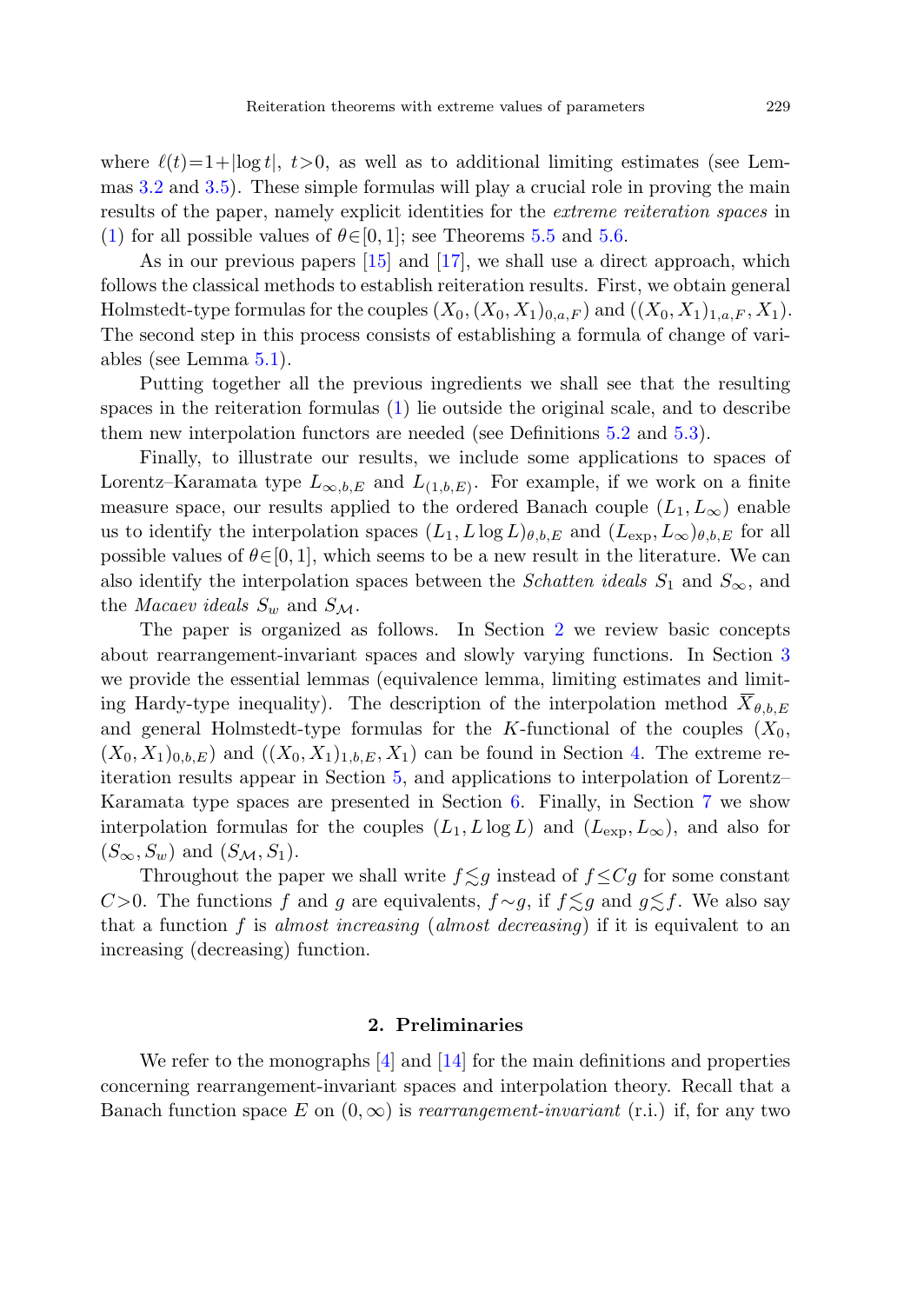measurable functions  $f$  and  $g$ ,

 $q \in E$  and  $f^* \leq g^* \implies f \in E$  and  $||f||_E \leq ||g||_E$ ,

where  $f^*$  and  $g^*$  stand for the decreasing rearrangements of f and q. Following the approach of  $[4]$  $[4]$ , we assume the *Fatou property* in Banach function spaces; then every r.i. space  $E$  is obtained by applying an *exact* interpolation method to the couple  $(L_1, L_\infty)$ .

#### **2.1. Measures**

Throughout this paper we will handle three different measures on  $(0, \infty)$ . The usual Lebesgue measure dt, the homogeneous measure  $dt/t$  and the measure  $dt/t\ell(t)$ , where  $\ell(t):=(1+|\log t|), t>0$ . Following [\[12](#page-28-12)], we use letters with a tilde for spaces with the measure  $dt/t$  and with a hat for the measure  $dt/t\ell(t)$ . For example, the spaces  $\tilde{L}_1$  and  $\tilde{L}_1$  are defined by the norms

$$
||f||_{\tilde{L}_1} = \int_0^\infty |f(t)| \frac{dt}{t}
$$
 and  $||f||_{\hat{L}_1} = \int_0^\infty |f(t)| \frac{dt}{t\ell(t)},$ 

respectively, while  $\tilde{L}_{\infty}$  and  $\tilde{L}_{\infty}$  coincide with  $L_{\infty}$ . More precisely, if the space  $E=E((0,\infty), dt)$  is obtained by the interpolation functor F from the basic couple  $(L_1, L_{\infty})$  as  $E = \mathcal{F}(L_1, L_{\infty})$ , then

$$
\widetilde{E} = \mathcal{F}(\widetilde{L}_1, L_\infty)
$$
 and  $\widehat{E} = \mathcal{F}(\widehat{L}_1, L_\infty)$ .

Sometimes we need to restrict the space to some partial interval  $(a, b) \subset (0, \infty)$ . Then we use the notation  $E(a, b)$ ,  $\widetilde{E}(a, b)$  and  $\widehat{E}(a, b)$ . Such spaces can be obtained by applying the functor F to the couples  $(L_1(a, b), L_\infty(a, b)), (\tilde{L}_1(a, b), L_\infty(a, b))$ and  $(L_1(a, b), L_\infty(a, b))$ , respectively. Moreover the norms in E and  $E(a, b)$  can be related in the following way:  $||f||_{E(a,b)}=||f(t)\chi_{(a,b)}(t)||_E$ . Using this notation, we can write

$$
||f||_E \sim ||f||_{E(0,t)} + ||f||_{E(t,\infty)} \text{ for all } t > 0.
$$

The same is true for  $\widetilde{E}$  and  $\widehat{E}$ .

Since  $f(s) \in \widetilde{E}(t, \infty)$  if and only if  $f(1/s) \in \widetilde{E}(0, 1/t)$ ,  $t > 0$ , we shall often prove our assertions only for f in the space  $E(0, t)$ , extending them to  $E(t, \infty)$  through the operator  $s \mapsto f(1/s)$ . We also observe that  $||f(s)||_{\widetilde{E}} = ||f(1/s)||_{\widetilde{E}}$  for all  $f \in \widetilde{E}$ .

The norms of the spaces E,  $\widetilde{E}$  and  $\widehat{E}$  can also be directly connected without the use of interpolation functors. For measurable functions  $f : (0, \infty) \to (0, \infty)$  we have

$$
||f||_{\widetilde{E}(0,t)} = ||f(e^{-u})||_{E(\log t,\infty)}, \text{ if } t \le 1,
$$
  

$$
||f||_{\widetilde{E}(1,t)} = ||f(e^u)||_{E(0,\log t)}, \text{ if } t > 1,
$$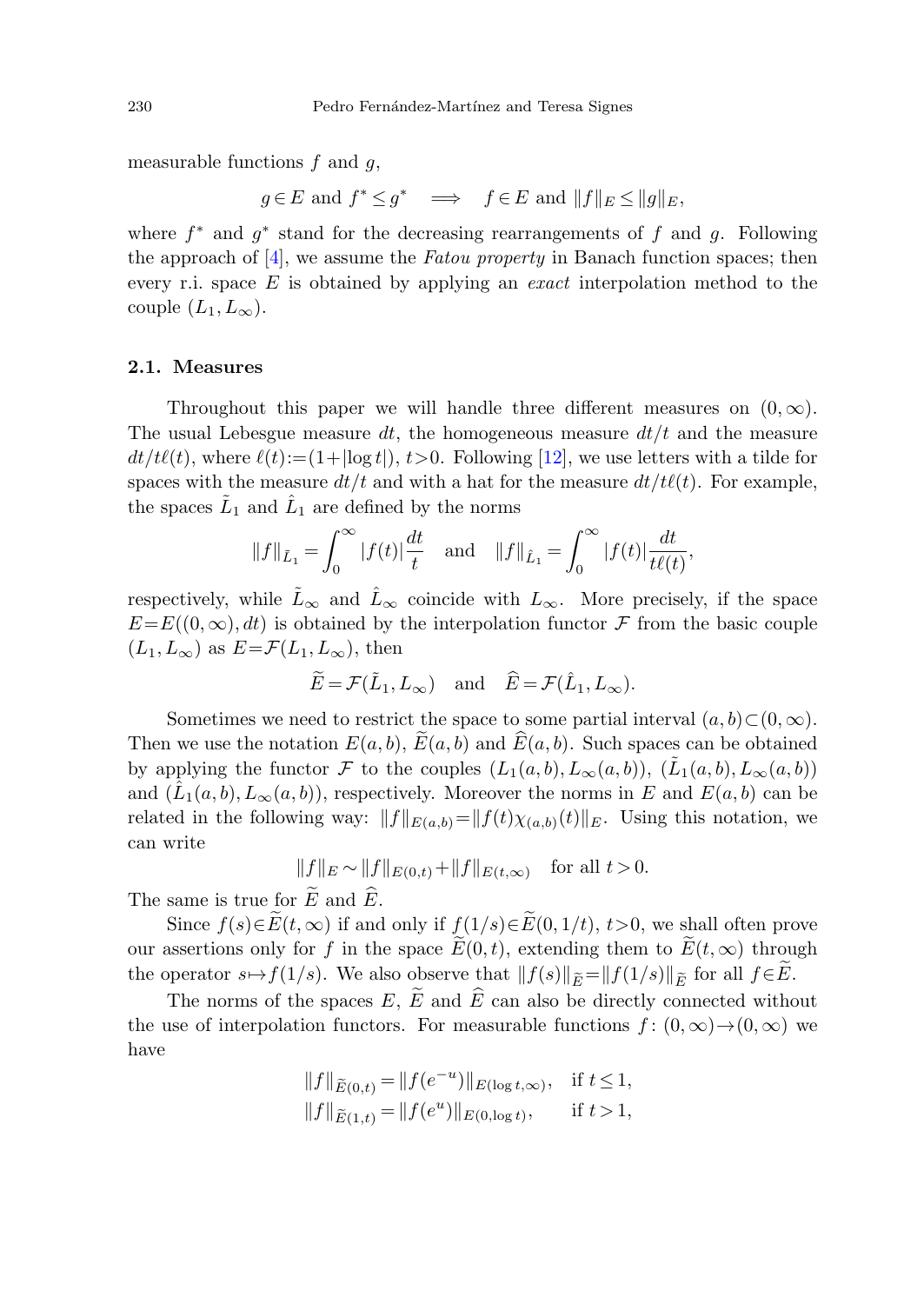while

$$
||f||_{\widehat{E}(0,t)} = ||f(e^{1-e^u})||_{E(\log \ell(t), \infty)}, \text{ if } t \le 1,
$$
  

$$
||f||_{\widehat{E}(1,t)} = ||f(e^{e^u - 1})||_{E(0,\log \ell(t))}, \text{ if } t > 1.
$$

# **2.2. Extension indices**

Given an everywhere positive finite function  $\varphi$  on  $(0, a)$ ,  $0 < a \leq \infty$ , we denote its associated dilation function by

$$
m_{\varphi}(t) = \sup_{0 < s < \min\{a, a/t\}} \frac{\varphi(ts)}{\varphi(s)}, \quad 0 < t < \infty.
$$

If  $m_{\varphi}(t)$  is finite everywhere then the *lower* and *upper extension indices* of  $\varphi$  exist and they are defined as

$$
\pi_{\varphi} = \lim_{t \to 0} \frac{\log m_{\varphi}(t)}{\log t} \quad \text{and} \quad \rho_{\varphi} = \lim_{t \to \infty} \frac{\log m_{\varphi}(t)}{\log t}.
$$

In general,  $-\infty < \pi_{\varphi} \leq \rho_{\varphi} < \infty$ , but if  $\varphi$  is increasing we have  $0 \leq \pi_{\varphi} \leq \rho_{\varphi} < \infty$ , and if  $\varphi$  is quasi-concave then  $0 \leq \pi_{\varphi} \leq \rho_{\varphi} \leq 1$ . Moreover, if  $0 < \pi_{\varphi} \leq \rho_{\varphi} < \infty$ , then

$$
\varphi(t)\sim \int_0^t \varphi(s)\frac{ds}{s}
$$

and if  $-\infty < \pi_{\varphi} \le \rho_{\varphi} < 0$  the function  $\varphi(t)$  is equivalent to  $\int_t^{\infty} \varphi(s) ds/s$ . Note also that both indices remain the same after replacing  $\varphi(t)$  by arbitrary equivalent function. As an example,  $\varphi(t) = t^{\alpha} \ell(t)^{\beta}, \alpha, \beta \in \mathbb{R}$ , has  $\pi_{\varphi} = \rho_{\varphi} = \alpha$ .

The following properties of extension indices can be easily proved:

(i) If 
$$
\varphi(t) = t^{\sigma} \psi(t)
$$
, for all  $\sigma \in \mathbb{R}$ , then  $\pi_{\varphi} = \sigma + \pi_{\psi}$  and  $\rho_{\varphi} = \sigma + \rho_{\psi}$ .

- (ii) If  $\varphi(t) = \alpha(t)\psi(t)$  then  $\pi_{\varphi} \geq \pi_{\alpha} + \pi_{\psi}$  and  $\rho_{\varphi} \leq \rho_{\alpha} + \rho_{\psi}$ .
- (iii) If  $\varphi(t) = \psi(t^{-1})$  then  $\pi_{\varphi} = -\rho_{\psi}$  and  $\rho_{\varphi} = -\pi_{\psi}$ .
- (iv) If  $\varphi(t)=1/\psi(t)$  then  $\pi_{\varphi}=-\rho_{\psi}$  and  $\rho_{\varphi}=-\pi_{\psi}$ .
- (v) If  $\varphi(t) = \theta(\psi(t))$  then  $\pi_{\varphi} \geq \pi_{\theta} \pi_{\psi}$  and  $\rho_{\varphi} \leq \rho_{\theta} \rho_{\psi}$ .

From (i) it follows that the ratio  $\varphi(t)/t^{\sigma}$  is almost increasing for any  $\sigma < \pi_{\varphi}$  and almost decreasing for any  $\sigma > \rho_{\varphi}$ .

An important function in any r.i. space E is its fundamental function  $\varphi_E(\lambda)$ =  $\|\chi_{(0,\lambda)}\|_E$ , which is continuous and quasi-concave. Moreover, the space E always admits an equivalent renorming such that  $\varphi_E$  becomes concave and the derivative  $\varphi_E'$  exists a.e. and is decreasing. In particular,  $0 \leq \pi_{\varphi_E} \leq \rho_{\varphi_E} \leq 1$ .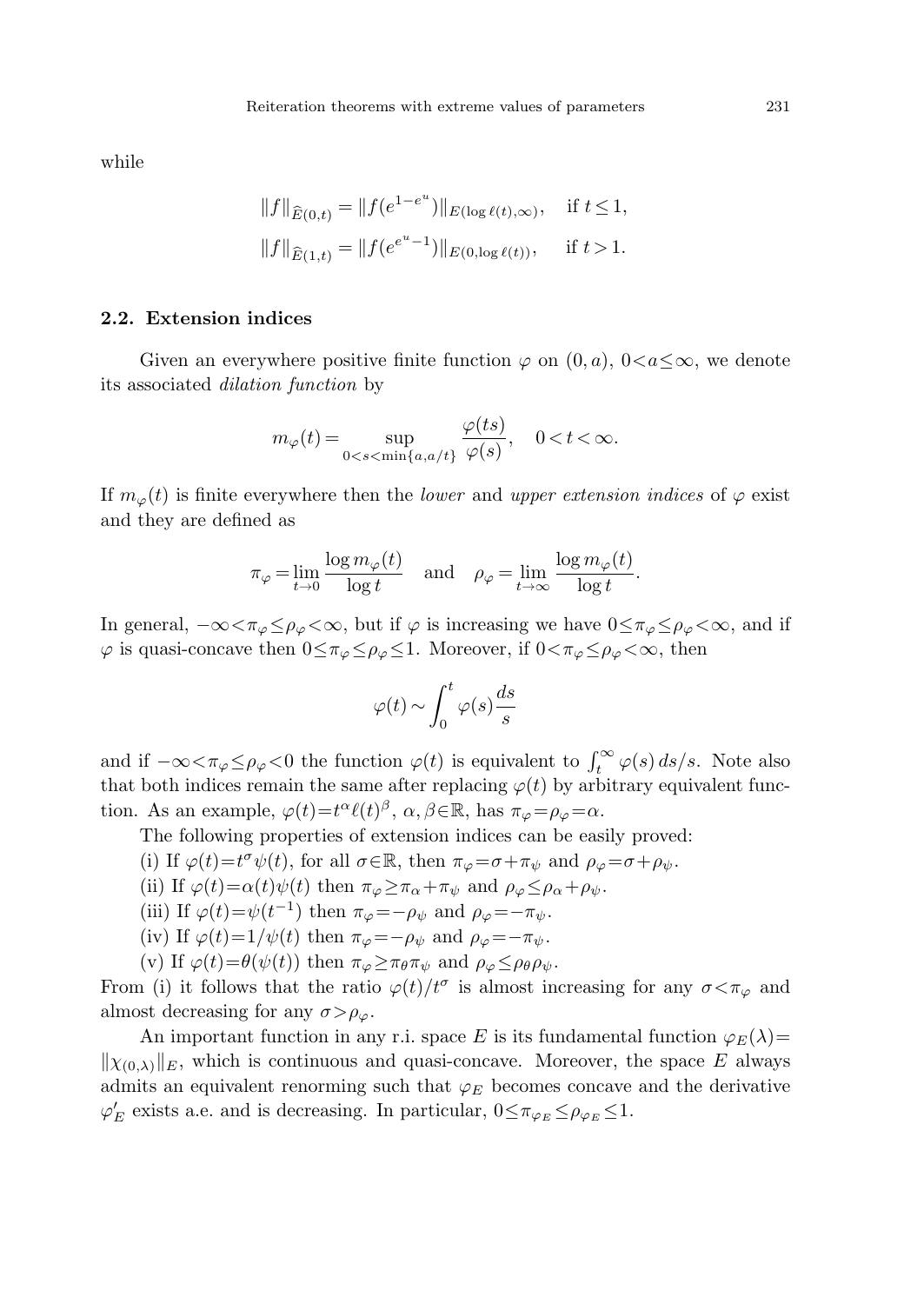# <span id="page-5-0"></span>**2.3. Slowly varying functions**

Following [[18](#page-28-13)] we give the definition of *slowly varying functions*.

Definition 2.1. A positive and Lebesgue measurable function b is slowly varying on  $(0, \infty)$  (notation  $b \in SV$ ) if, for every  $\varepsilon > 0$ , the function  $t^{\varepsilon}b(t)$  is almost increasing on  $(0, \infty)$  while the function  $t^{-\varepsilon}b(t)$  is almost decreasing on  $(0, \infty)$ .

Powers of logarithms,  $\ell^{\alpha}(t)=(1+|\log t|)^{\alpha}$ ,  $\alpha \in \mathbb{R}$ , are slowly varying in  $(0, \infty)$ . More generally, broken logarithmic functions, defined as

(2) 
$$
\ell^{(\alpha,\beta)}(t) = \begin{cases} \ell^{\alpha}(t), & 0 < t \le 1, \\ \ell^{\beta}(t), & t > 1, \end{cases}
$$

with  $(\alpha, \beta) \in \mathbb{R}^2$  are also in SV. Two further examples are the iterated logarithms

$$
b(t) = (\ell \circ \dots \circ \ell)^{\alpha}(t), \quad \alpha \in \mathbb{R}, \ t > 0,
$$

<span id="page-5-1"></span>and the family of functions

$$
b(t) = \exp(|\log t|^{\alpha}), \quad \alpha \in (0, 1), \ t > 0.
$$

The latter have the special property of growing faster to infinity than any positive power of a logarithm.

For equivalent definitions and further examples of slowly varying functions see [\[6](#page-28-14)] or [\[25](#page-29-8)]. Some basic properties are summarized in the following lemma.

**Lemma 2.2.** Assume  $b, b_1, b_2 \in SV$ . Then the following are true: (i)  $b_1b_2 \in SV$ ,  $b(1/t) \in SV$  and  $b^r \in SV$  for all  $r \in \mathbb{R}$ .

(ii)  $b(t^{\alpha}b_1(t)) \in SV$  for any  $\alpha > 0$ .

(iii) If  $\varepsilon$  and s are positive numbers, then there are positive constants  $c_{\varepsilon}$  and  $C_{\varepsilon}$  such that

$$
c_{\varepsilon} \min\{s^{-\varepsilon}, s^{\varepsilon}\} b(t) \le b(st) \le C_{\varepsilon} \max\{s^{\varepsilon}, s^{-\varepsilon}\} b(t).
$$

In particular,  $\pi_b = \rho_b = 0$ .

(iv) b∘f $\sim$ b∘g if f and g are positive finite equivalent functions on  $(0, \infty)$ .

(v) Let E be an r.i. space and  $\alpha > 0$ . Then, for  $t > 0$ ,

$$
\|s^{\alpha}b(s)\|_{\widetilde{E}(0,t)} \sim t^{\alpha}b(t) \quad \text{and} \quad \|s^{-\alpha}b(s)\|_{\widetilde{E}(t,\infty)} \sim t^{-\alpha}b(t).
$$

(vi) The functions

$$
\Phi_0(t) := ||b(s)||_{\widetilde{E}(0,t)}
$$
 and  $\Phi_{\infty}(t) := ||b(s)||_{\widetilde{E}(t,\infty)},$   $t > 0,$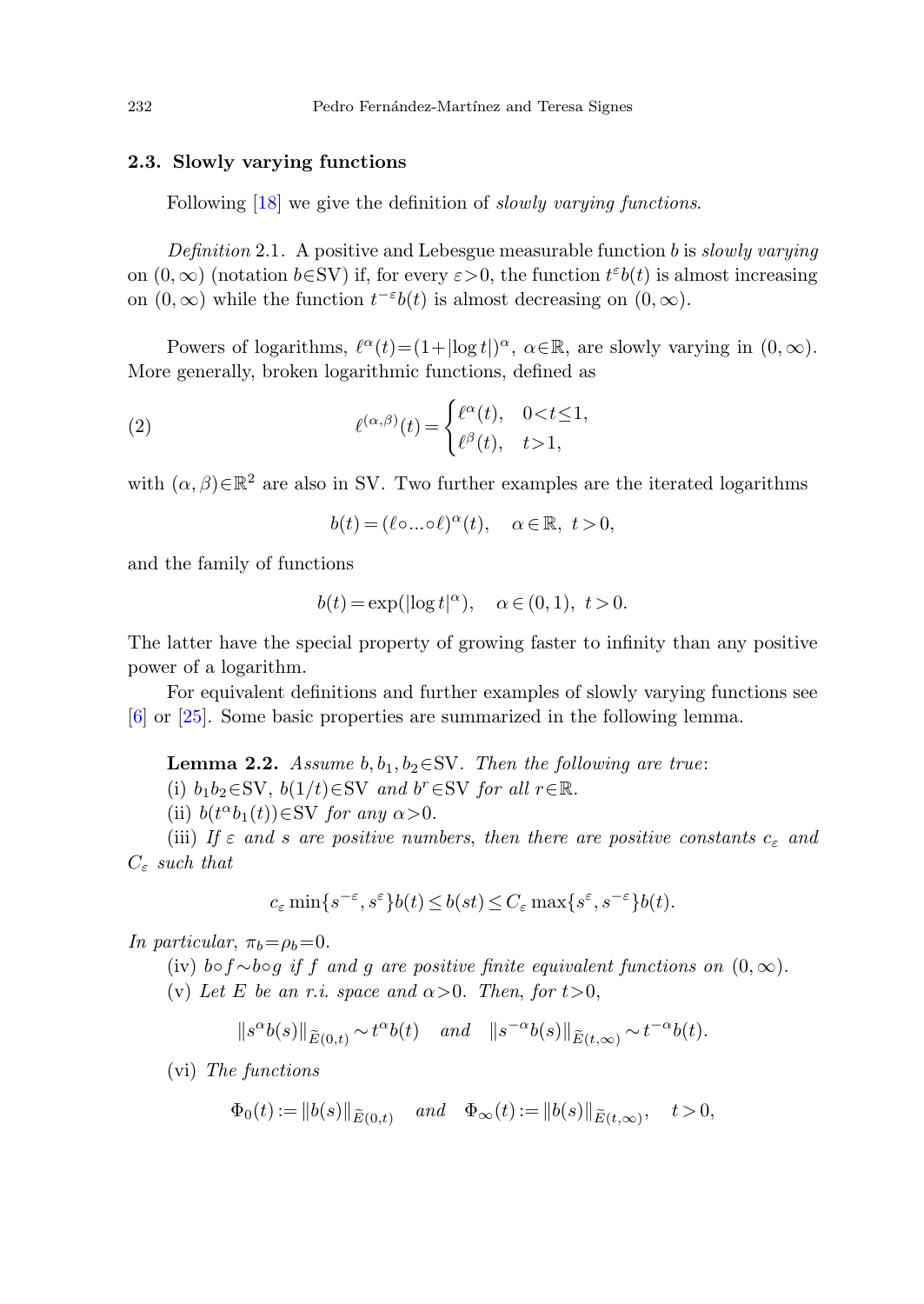are slowly varying functions, for all r.i. spaces E. (vii) For any  $t>0$  and any r.i. space E,

$$
b(t) \lesssim ||b(s)||_{\widetilde{E}(0,t)} \quad \text{and} \quad b(t) \lesssim ||b(s)||_{\widetilde{E}(t,\infty)}.
$$

We refer to [[18\]](#page-28-13) for the proof of (i)–(iv). Properties (v)–(vii) are proved in [\[15](#page-28-3)].

<span id="page-6-0"></span>*Remark* 2.3. The property (iii) above implies that if  $b \in SV$  is such that  $b(t_0)=0$  $(b(t_0)=\infty)$  for some  $t_0>0$ , then  $b\equiv 0$   $(b\equiv\infty)$ . In particular, if  $||b||_{\widetilde{E}(0,1)}<\infty$  then  $||b||_{\widetilde{E}(0,t)} < \infty$  for all  $t > 0$  and if  $||b||_{\widetilde{E}(1,\infty)} < \infty$  then  $||b||_{\widetilde{E}(t,\infty)} < \infty$  for all  $t > 0$ . These facts appear implicitly in the theorems of Section [4](#page-14-0).

#### **3. Equivalences of norms and Hardy-type inequalities**

<span id="page-6-2"></span>In this section we consider slowly varying functions b such that  $b(t^2) \sim b(t)$ . All previous examples, except  $b(t) = \exp(|\log t|^{\alpha})$ , satisfy this condition. For every  $b \in SV$  as above, we define new functions  $B_0$  and  $B_{\infty}$  by

$$
B_0(u) = b(e^{1-1/u})
$$
 and  $B_{\infty}(u) = b(e^{1/u-1})$ , for  $0 < u \le 1$ ,

or equivalently by the formula

(3) 
$$
b(t) = \begin{cases} B_0(1/\ell(t)), & \text{if } t \in (0,1], \\ B_{\infty}(1/\ell(t)), & \text{if } t \in (1,\infty). \end{cases}
$$

<span id="page-6-1"></span>For example, if  $b(t) = \ell^{(\alpha,\beta)}(t)$  then  $B_0(u) = 1/u^{\alpha}$  and  $B_{\infty}(u) = 1/u^{\beta}$ ,  $u \in (0,1)$ . The condition  $b(t^2) \sim b(t)$  implies that  $B_0$  and  $B_\infty$  satisfy the  $\Delta_2$  condition, that is  $B_0(t) \sim B_0(2t)$  and  $B_\infty(t) \sim B_\infty(2t)$ . Hence the extension indices of  $B_0$  and  $B_\infty$ exist and are both finite.

### **3.1. Equivalences of norms**

Next we study the counterparts of the equivalences in Lemma  $2.2(v)$  $2.2(v)$ ,

(4)  $||s^{\alpha}b(s)||_{\widetilde{E}(0,t)} \sim t^{\alpha}b(t)$  and  $||s^{-\alpha}b(s)||_{\widetilde{E}(t,\infty)} \sim t^{-\alpha}b(t)$ 

in the limit case  $\alpha=0$ . First we study the simple case  $\|\ell(s)^{-\sigma}\|_{\widetilde{E}(1,t)}, t>e$ , and deduce afterwards the general case.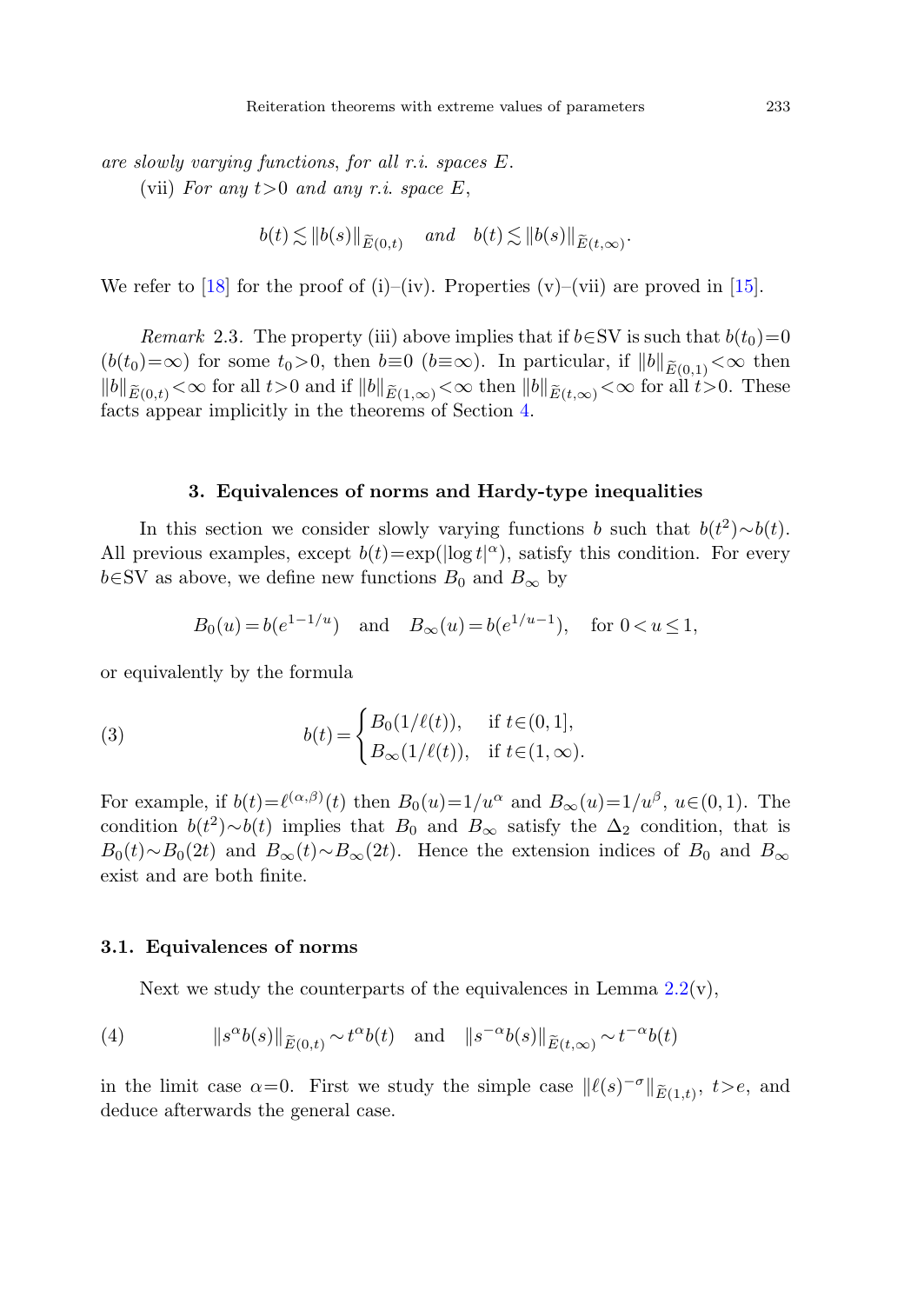<span id="page-7-2"></span>**Lemma 3.1.** Let E be an r.i. space and choose  $\sigma < \pi_{\varphi_E}$ , then

$$
\|\ell(s)^{-\sigma}\|_{\widetilde{E}(1,t)} \sim \|\ell(s)^{-\sigma}\|_{\widetilde{E}(\sqrt{t},t)} \sim \ell(t)^{-\sigma} \varphi_E(\ell(t))
$$

for all  $t \in (e, \infty)$ .

<span id="page-7-1"></span>*Proof.* We shall distinguish two different cases:  $\sigma \leq 0$  and  $0 < \sigma < \pi_{\varphi_E}$ . Assume first  $\sigma \leq 0$ , then for all  $t > 1$ ,

$$
\|\ell(s)^{-\sigma}\|_{\widetilde{E}(1,t)} = \|\ell(s)^{-\sigma}\chi_{(1,t)}(s)\|_{\widetilde{E}(1,\infty)} \le \ell(t)^{-\sigma}\|\chi_{(1,t)}(e^u)\|_E
$$
  
=  $\ell(t)^{-\sigma}\|\chi_{(0,\log t)}(u)\|_E = \ell(t)^{-\sigma}\varphi_E(\log t) \le \ell(t)^{-\sigma}\varphi_E(\ell(t)).$ 

On the other hand

(5)  

$$
\|\ell(s)^{-\sigma}\|_{\widetilde{E}(1,t)} \ge \|\ell(s)^{-\sigma}\|_{\widetilde{E}(\sqrt{t},t)} \ge \ell(\sqrt{t})^{-\sigma} \|\chi_{(\sqrt{t},t)}(e^u)\|_{E}
$$

$$
= \ell(\sqrt{t})^{-\sigma} \|\chi_{(\frac{1}{2}\log t, \log t)}(u)\|_{E} \gtrsim \ell(t)^{-\sigma} \varphi_{E}(\ell(t)),
$$

where the last inequality uses the quasi-concavity of  $\varphi_E$  and the fact  $t>e$ . This proves the equivalence for  $\sigma \leq 0$ .

<span id="page-7-3"></span>For the case  $0<\sigma<\pi_{\varphi_E}$ , we may assume without loss of generality that the function  $\varphi_E$  is concave. Then the Lorentz space  $\Lambda_{\varphi_E}$  is included in E (see [[14,](#page-28-11) p. 118]) and  $\varphi'_E(s) \leq \varphi_E(s)/s$ . So,

$$
\|\ell(s)^{-\sigma}\|_{\widetilde{E}(1,t)} = \|(1+u)^{-\sigma}\|_{E(0,\log t)} = \|u^{-\sigma}\|_{E(1,\ell(t))} \le \|u^{-\sigma}\|_{\Lambda_{\varphi_E}(1,\ell(t))}
$$

$$
= \int_1^{\ell(t)} u^{-\sigma} \varphi_E'(u) du \le \int_1^{\ell(t)} u^{-\sigma} \varphi_E(u) \frac{du}{u}.
$$

<span id="page-7-0"></span>The condition  $\pi_{\varphi_E} > \sigma$  implies that  $\int_1^{\ell(t)} u^{-\sigma} \varphi_E(u) du/u \leq \ell(t)^{-\sigma} \varphi_E(\ell(t)),$  which gives the estimate from above. The estimate from below is similar to ([5\)](#page-7-1),

$$
(6) \|\ell(s)^{-\sigma}\|_{\widetilde{E}(1,t)} \geq \|\ell(s)^{-\sigma}\|_{\widetilde{E}(\sqrt{t},t)} \geq \ell(t)^{-\sigma}\|\chi_{(\sqrt{t},t)}(e^u)\|_{E} \gtrsim \ell(t)^{-\sigma}\varphi_{E}(\ell(t)).\quad \Box
$$

We now establish the limiting case of  $(4)$  $(4)$  for  $\alpha=0$ , generalizing to slowly varying functions on r.i. spaces the results from Lemma 6.1 from [[13\]](#page-28-7).

**Lemma 3.2.** Let E be an r.i. space, b∈SV be such that  $b(t^2) \sim b(t)$  and let  $B_0$ and  $B_{\infty}$  be its associated functions defined by [\(3](#page-6-2)).

(i) If  $\rho_{B_{\infty}} < \pi_{\varphi_E} \leq \rho_{\varphi_E} < \pi_{B_0}$ , then

$$
||b(s)||_{\widetilde{E}(0,t)} \sim b(t)\varphi_E(\ell(t)), \quad t > 0.
$$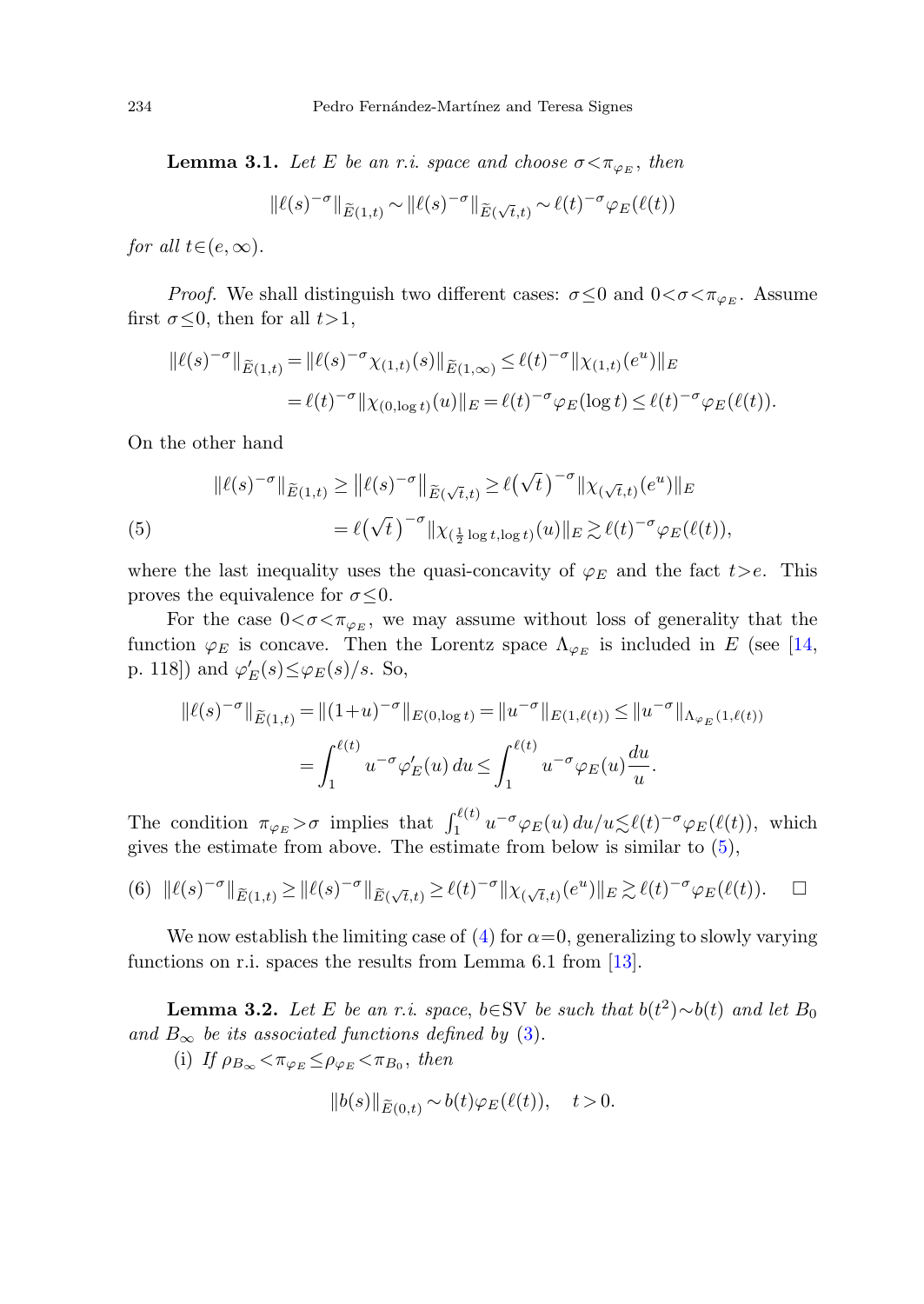(ii) If  $\rho_{B_0} < \pi_{\varphi_E} \leq \rho_{\varphi_E} < \pi_{B_\infty}$ , then the equivalence is

$$
||b(s)||_{\widetilde{E}(t,\infty)} \sim b(t)\varphi_E(\ell(t)), \quad t > 0.
$$

*Proof.* We split  $(0, \infty) = (0, 1) \cup [1, e] \cup (e, \infty)$  and we shall establish (i) on each interval. For the first interval we may quote Lemma 2.1 of [\[33](#page-29-9)], which under the conditions  $b(t^2) \sim b(t)$  and  $\rho_{\varphi_E} < \pi_{B_0}$ , gives that

$$
||b(t\tau)||_{\widetilde{E}(0,1)} = ||b(te^{-u})||_E \sim b(t)\varphi_E(\ell(t)) \text{ for all } t \in (0,1).
$$

Then the change of variables  $s=t\tau$  yields (i) on the interval  $(0, 1)$ .

<span id="page-8-0"></span>When  $t \in [1, e]$ , the monotonicity of the functions  $b(t)/t$  and  $\varphi_E(\ell(t))$  implies that

$$
||b(s)||_{\widetilde{E}(0,t)} \sim 1 \sim b(t)\varphi_E(\ell(t)).
$$

Finally let  $t \in (e, \infty)$ . Observe that

$$
||b(s)||_{\widetilde{E}(0,t)} \sim ||b(s)||_{\widetilde{E}(0,1)} + ||b(s)||_{\widetilde{E}(1,t)} \sim 1 + ||b(s)||_{\widetilde{E}(1,t)}.
$$

<span id="page-8-1"></span>Then to establish (i) on the interval  $(e, \infty)$  it suffices to show that for all  $t > e$ ,

(7) 
$$
1 \lesssim b(t)\varphi_E(\ell(t))
$$

and

(8) 
$$
||b(s)||_{\widetilde{E}(1,t)} \sim b(t)\varphi_E(\ell(t)).
$$

Consider the function  $f(t)=B_{\infty}(1/t)\varphi_{E}(t), t>0$ , whose indices satisfy

$$
0<-\rho_{B_{\infty}}+\pi_{\varphi_E}\leq \pi_f\leq \rho_f\leq -\pi_{B_{\infty}}+\rho_{\varphi_E}<\infty.
$$

Then f is almost increasing and therefore  $f(\ell(t))=b(t)\varphi_E(\ell(t))$ , for  $t>e$ , is almost increasing too. In particular we have [\(7](#page-8-0)) for all  $t \in (e, \infty)$ .

Take now  $\rho_{B_{\infty}} < \sigma < \pi_{\varphi_E}$  so that the function  $t^{-\sigma}B_{\infty}(t)$ ,  $t>0$ , is almost decreasing. Then, for all  $t \in (e, \infty)$ , we have

$$
||b(s)||_{\widetilde{E}(1,t)} = \bigg||B_{\infty}\bigg(\frac{1}{\ell(s)}\bigg)\bigg||_{\widetilde{E}(1,t)} \lesssim B_{\infty}\bigg(\frac{1}{\ell(t)}\bigg)\ell(t)^{\sigma}||\ell(s)^{-\sigma}||_{\widetilde{E}(1,t)} \sim b(t)\varphi_{E}(\ell(t)),
$$

where last inequality uses Lemma [3.1.](#page-7-2) A similar argument yields the reverse inequality

$$
||b(s)||_{\widetilde{E}(1,t)} \gtrsim ||b(s)||_{\widetilde{E}(\sqrt{t},t)} \gtrsim B_{\infty} \left(\frac{1}{\ell(\sqrt{t})}\right) \ell(\sqrt{t})^{\sigma} ||\ell(s)^{-\sigma}||_{\widetilde{E}(\sqrt{t},t)} \sim b(t)\varphi_{E}(\ell(t)).
$$

This establishes [\(8](#page-8-1)) and concludes the proof of (i).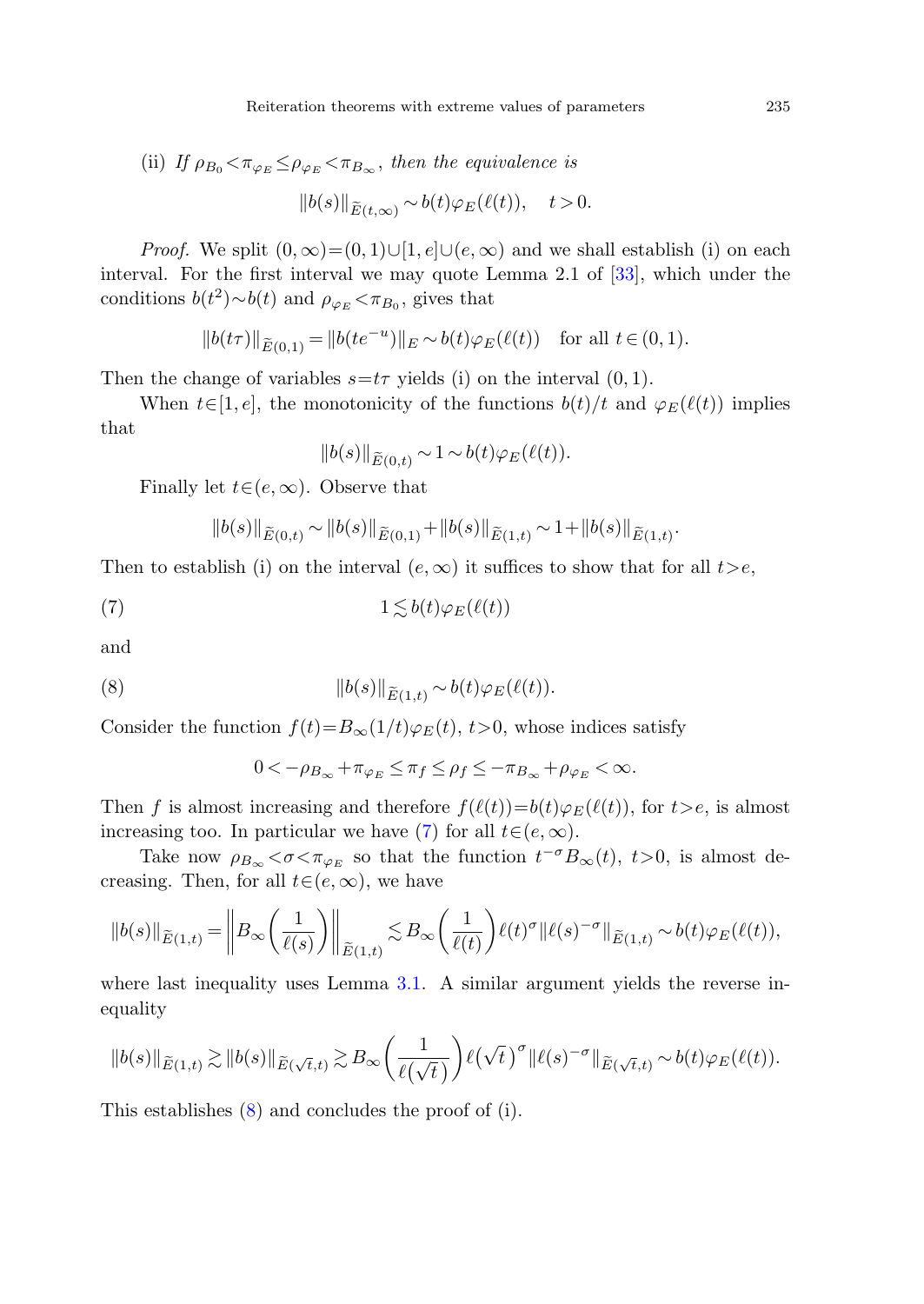<span id="page-9-0"></span>Finally, (ii) follows from (i) by using the function  $\bar{b}(t)=b(1/t)$ ,  $t>0$ , and recalling that  $||g(t)||_{\widetilde{E}}=||g(1/t)||_{\widetilde{E}}$  for all  $g\in \widetilde{E}$ .  $\square$ 

Below, we shall also use the following lemmas.

**Lemma 3.3.** Let b∈SV be such that  $b(t^2) \sim b(t)$ . If the associated function  $B_0$ satisfies that  $\pi_{B_0} > 0$ , then

$$
\int_0^t b(s) \frac{ds}{s\ell(s)} \sim b(t) \quad \text{for all } t \in (0, 1).
$$

<span id="page-9-1"></span>*Proof.* Changing variables  $\ell(s)=1/u$  we obtain

$$
\int_0^t b(s) \frac{ds}{s\ell(s)} = \int_0^t B_0 \left(\frac{1}{\ell(s)}\right) \frac{ds}{s\ell(s)} = \int_0^{1/\ell(t)} B_0(u) \frac{du}{u}.
$$

Since  $\pi_{B_0} > 0$ , we have (see [\[14](#page-28-11), p. 57])

$$
\int_0^{1/\ell(t)} B_0(u) \frac{du}{u} \sim B_0\left(\frac{1}{\ell(t)}\right) = b(t). \quad \Box
$$

**Lemma 3.4.** Let b∈SV be such that  $b(t^2) \sim b(t)$ . Then

$$
\int_{\sqrt{t}}^t b(s) \frac{ds}{s\ell(s)} \gtrsim b(t) \quad \textit{for all } t \in (e,\infty).
$$

*Proof.* Since  $\ell(t)$  is increasing in  $(1, \infty)$ , we get

$$
\int_{\sqrt{t}}^t b(s) \frac{ds}{s\ell(s)} \ge \frac{1}{\ell(t)} \int_{\sqrt{t}}^t b(s) \frac{ds}{s}.
$$

Hence it is enough to estimate the second integral from below by  $b(t)\ell(t)$ . Take  $\alpha \in \mathbb{R}$  such that  $\rho_{B_{\infty}} < \alpha$ . Then the function  $t^{-\alpha} B_{\infty}(t)$ ,  $t > 0$ , is almost decreasing and we have, for all  $t \in (e, \infty)$ ,

$$
\int_{\sqrt{t}}^{t} b(s) \frac{ds}{s} = \int_{\sqrt{t}}^{t} B_{\infty} \left( \frac{1}{\ell(s)} \right) \ell(s)^{\alpha} \ell(s)^{-\alpha} \frac{ds}{s}
$$

$$
\gtrsim B_{\infty} \left( \frac{1}{\ell(\sqrt{t})} \right) \ell(\sqrt{t})^{\alpha} \int_{\sqrt{t}}^{t} \ell(s)^{-\alpha} \frac{ds}{s}.
$$

Arguing as in ([5\)](#page-7-1) and [\(6](#page-7-3)) and using that  $b(t) \sim b(\sqrt{t})$ , one obtains that

$$
\int_{\sqrt{t}}^{t} b(s) \frac{ds}{s} \gtrsim b(t)\ell(t)
$$

for all  $t \in (e, \infty)$ .  $\Box$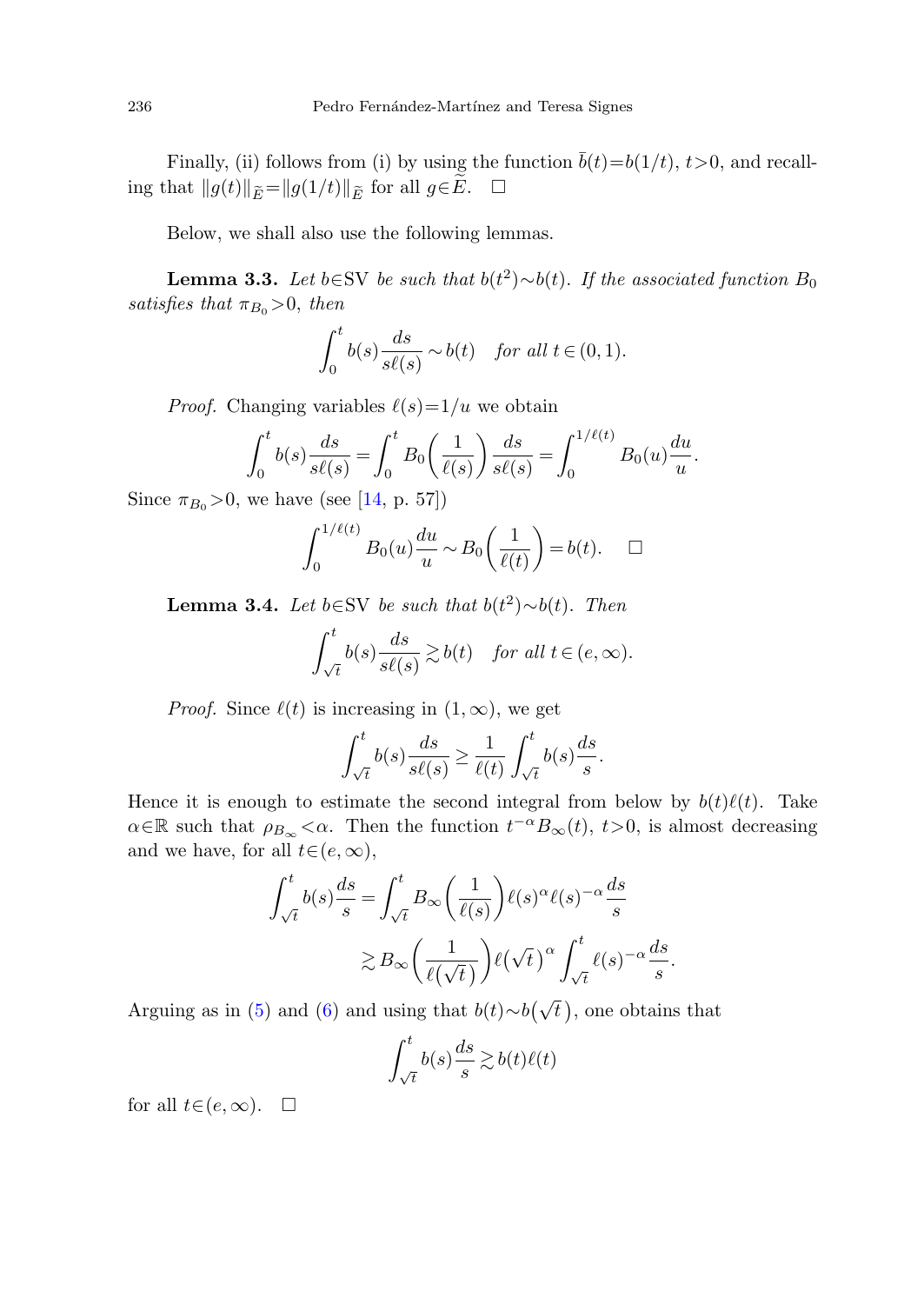# **3.2. Limiting estimates**

Let E be an r.i. space,  $b \in SV$  and  $\alpha \in \mathbb{R}$ . Lemma 2.4 from [\[15](#page-28-3)] asserts that

$$
||s^{\alpha}b(s)\varphi(s)||_{\widetilde{E}(0,t)} \lesssim \int_0^t s^{\alpha}b(s)\varphi(s)\,\frac{ds}{s}
$$

<span id="page-10-0"></span>and

$$
||s^{\alpha}b(s)\varphi(s)||_{\widetilde{E}(t,\infty)} \lesssim \int_{t}^{\infty} s^{\alpha}b(s)\varphi(s)\,\frac{ds}{s},
$$

for any quasi-concave function  $\varphi$  and any  $t \in (0, \infty)$ . Next we state better estimates, when  $\alpha \in \{-1, 0\}$ , which will play a crucial role later on.

**Lemma 3.5.** Let E be an r.i. space,  $\varphi$  be a quasi-concave function and let  $b \in SV$  be such that  $b(t^2) \sim b(t)$ .

(i) If the associated function  $B_0$  satisfies  $\pi_{B_0} > 0$ , then

$$
||s^{-1}b(s)\varphi(s)||_{\widetilde{E}(0,t)} \lesssim \int_0^t s^{-1}b(s)\varphi(s)\varphi_E(\ell(s))\frac{ds}{s\ell(s)}
$$

for any  $t \in (0, \infty)$ .

(ii) If  $B_{\infty}$  satisfies  $\pi_{B_{\infty}} > 0$ , then

$$
||b(s)\varphi(s)||_{\widetilde{E}(t,\infty)} \lesssim \int_{t}^{\infty} b(s)\varphi(s)\varphi_{E}(\ell(s)) \frac{ds}{s\ell(s)}
$$

for any  $t \in (0, \infty)$ .

*Proof.* First we prove (i) for  $t \in (0, 1)$ . Using Lemma [3.3](#page-9-0) and that the function  $s \mapsto \varphi(s)/s$  is almost decreasing, one get

$$
s^{-1}b(s)\varphi(s) \sim s^{-1}\varphi(s)\int_0^s b(\tau)\frac{d\tau}{\tau\ell(\tau)} \lesssim \int_0^s \tau^{-1}b(\tau)\varphi(\tau)\frac{d\tau}{\tau\ell(\tau)}
$$

for all  $s \in (0, 1)$ . Hence

$$
||s^{-1}b(s)\varphi(s)||_{\widetilde{E}(0,t)} \lesssim \left\| \int_0^s \tau^{-1}b(\tau)\varphi(\tau)\frac{d\tau}{\tau\ell(\tau)} \right\|_{\widetilde{E}(0,t)}
$$

for all  $0 < t < 1$ . Therefore, in order to obtain (i) for  $t \in (0, 1)$ , it is sufficient to verify that

$$
\left\| \int_0^s \tau^{-1} b(\tau) \varphi(\tau) \frac{d\tau}{\tau \ell(\tau)} \right\|_{\widetilde{E}(0,t)} \lesssim \int_0^t \tau^{-1} b(\tau) \varphi(\tau) \varphi_E(\ell(\tau)) \frac{d\tau}{\tau \ell(\tau)}
$$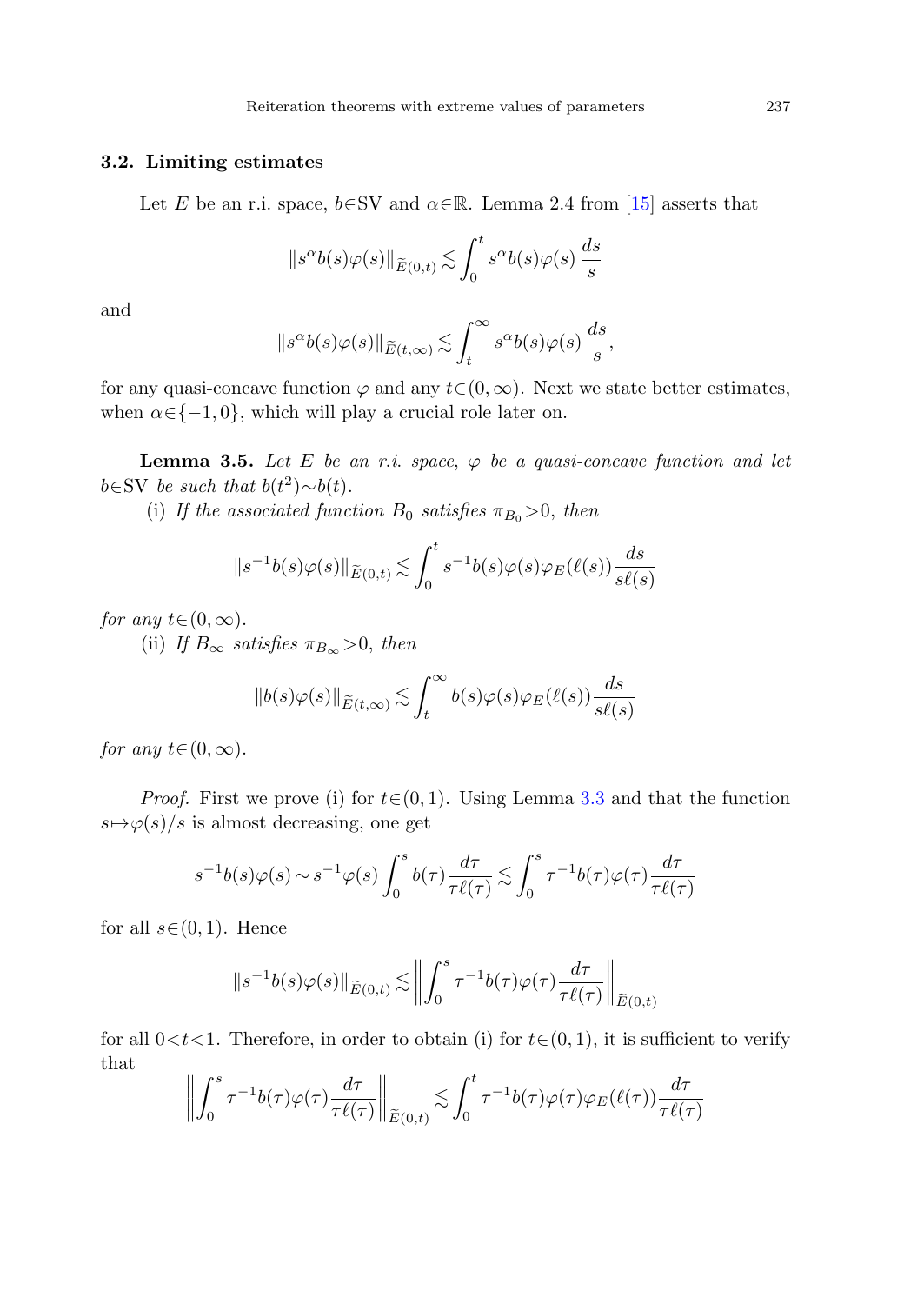for all  $0 < t < 1$ . Observe that

$$
\left\| \int_0^s \tau^{-1} b(\tau) \varphi(\tau) \frac{d\tau}{\tau \ell(\tau)} \right\|_{\widetilde{E}(0,t)} \le \left\| \int_0^t \chi_{(0,s)}(\tau) \tau^{-1} b(\tau) \varphi(\tau) \frac{d\tau}{\tau \ell(\tau)} \right\|_{\widetilde{E}(0,1)} = \left\| \int_0^t \chi_{(0,e^{-u})}(\tau) \tau^{-1} b(\tau) \varphi(\tau) \frac{d\tau}{\tau \ell(\tau)} \right\|_E
$$

for all  $0 < t < 1$ . Then, using the general Minkowski inequality, see [[14,](#page-28-11) p. 45], and the relation  $\|\chi_{(0,e^{-u})}(\tau)\|_E = \|\chi_{(0,\log(1/\tau))}(u)\|_E = \varphi_E(\log(1/\tau)) \leq \varphi_E(\ell(\tau))$ , for all  $\tau > 0$ , we obtain the result.

If t lays in the interval  $[1, e]$  it is easy to check that

$$
\|s^{-1}b(s)\varphi(s)\|_{\widetilde{E}(0,t)} \sim 1 \sim \int_0^t s^{-1}b(s)\varphi(s)\varphi_E(\ell(s))\frac{ds}{s\ell(s)}.
$$

<span id="page-11-0"></span>Finally, if  $t \in (e, \infty)$  then

$$
||s^{-1}b(s)\varphi(s)||_{\widetilde{E}(0,t)} \sim ||s^{-1}b(s)\varphi(s)||_{\widetilde{E}(0,e)} + ||s^{-1}b(s)\varphi(s)||_{\widetilde{E}(e,t)}
$$

$$
\sim \int_0^e s^{-1}b(s)\varphi(s)\varphi_E(\ell(s))\frac{ds}{s\ell(s)} + ||s^{-1}b(s)\varphi(s)||_{\widetilde{E}(e,t)}.
$$

Hence to finish the proof it is enough to verify that

(9) 
$$
||s^{-1}b(s)\varphi(s)||_{\widetilde{E}(e,t)} \leq \int_{e}^{t} \tau^{-1}b(\tau)\varphi(\tau)\varphi_{E}(\ell(\tau))\frac{d\tau}{\tau\ell(\tau)}
$$

for all  $t \in (e, \infty)$ . Lemma [3.4](#page-9-1) and the fact that  $\varphi(s)/s$  is almost decreasing yield the inequalities

$$
s^{-1}b(s)\varphi(s) \lesssim s^{-1}\varphi(s)\int_{\sqrt{s}}^{s} b(\tau)\frac{d\tau}{\tau\ell(\tau)} \lesssim \int_{\sqrt{s}}^{s} \tau^{-1}b(\tau)\varphi(\tau)\frac{d\tau}{\tau\ell(\tau)}
$$

for all  $s \in (e, \infty)$ . Now taking norms on  $\widetilde{E}(e, t)$ , for all  $t > e$ , and using the connection between the norms of the spaces, we get

$$
\|s^{-1}b(s)\varphi(s)\|_{\widetilde{E}(e,t)} \lesssim \left\| \int_{\sqrt{s}}^{s} \tau^{-1}b(\tau)\varphi(\tau) \frac{d\tau}{\tau \ell(\tau)} \right\|_{\widetilde{E}(e,t)}
$$
  

$$
\leq \left\| \int_{e}^{t} \tau^{-1}b(\tau)\varphi(\tau)\chi_{(\sqrt{s},s)}(\tau) \frac{d\tau}{\tau \ell(\tau)} \right\|_{\widetilde{E}(1,\infty)}
$$
  

$$
= \left\| \int_{e}^{t} \tau^{-1}b(\tau)\varphi(\tau)\chi_{(e^{u/2},e^{u})}(\tau) \frac{d\tau}{\tau \ell(\tau)} \right\|_{E}
$$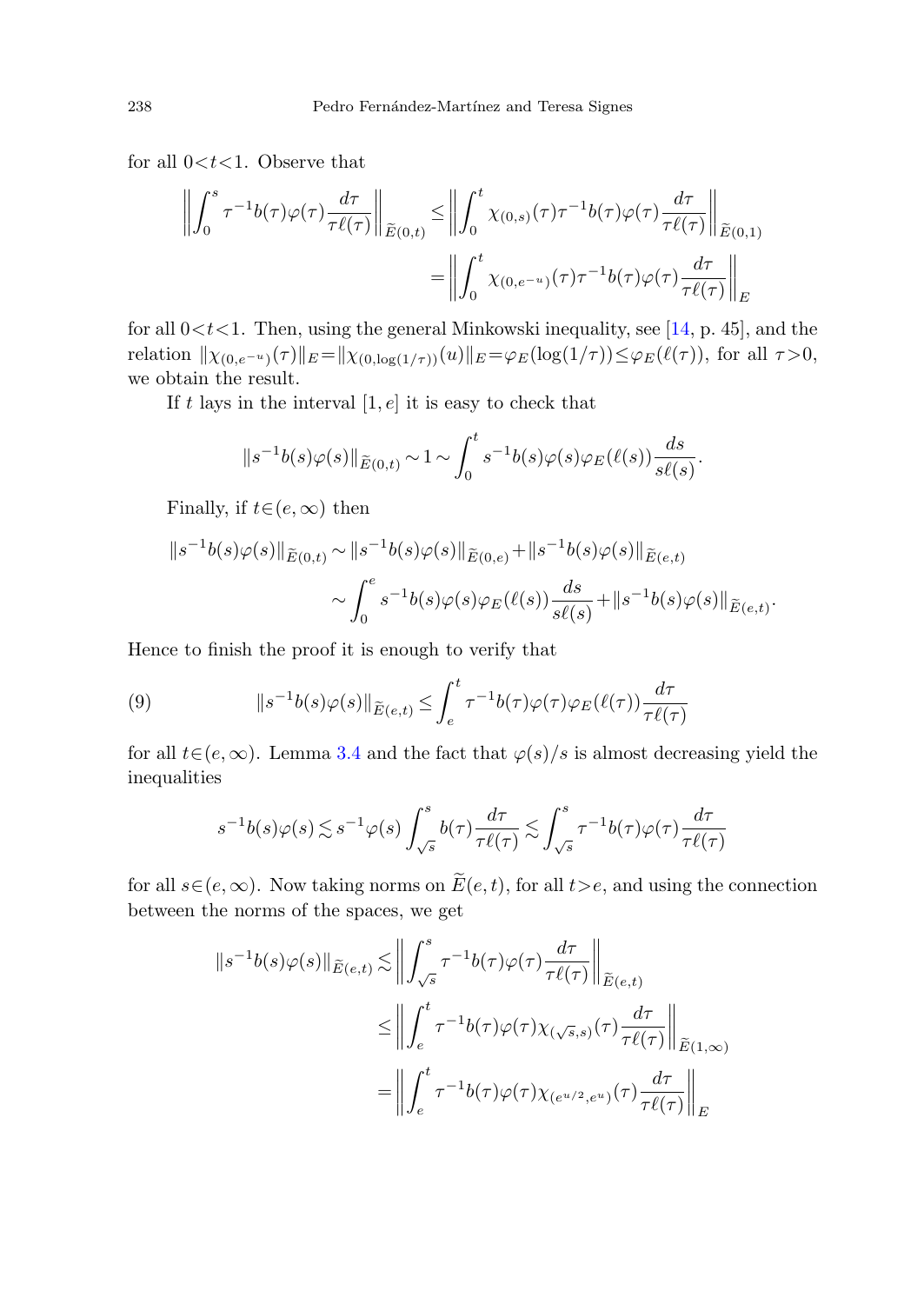for all  $t>e$ . Using now the general Minkowski inequality, see [\[14](#page-28-11), p. 45], and the estimate  $\|\chi_{(e^{u/2},e^u)}(\tau)\|_E = \|\chi_{(\log \tau,2\log \tau)}(u)\|_E = \varphi_E(\log \tau) \leq \varphi_E(\ell(\tau))$ , for all  $\tau > e$ , we establish [\(9](#page-11-0)) for all  $t > e$ .

In order to prove (ii), we consider the slowly varying function  $\bar{b}(t)=b(1/t), t>0$ , and the quasi-concave function  $\overline{\varphi}(s) = s\varphi(1/s)$ . We observe that

$$
||b(s)\varphi(s)||_{\widetilde{E}(t,\infty)} = \left||s\overline{b}\left(\frac{1}{s}\right)\overline{\varphi}\left(\frac{1}{s}\right)\right||_{\widetilde{E}(t,\infty)} = ||s^{-1}\overline{b}(s)\overline{\varphi}(s)||_{\widetilde{E}(0,1/t)}.
$$

Then, by (i) and the change of variables  $s=1/\tau$ , we obtain (ii). In fact,

$$
||b(s)\varphi(s)||_{\widetilde{E}(t,\infty)} \lesssim \int_0^{1/t} s^{-1}\overline{b}(s)\overline{\varphi}(s)\varphi_E(\ell(s)) \frac{ds}{s\ell(s)}
$$

$$
= \int_t^{\infty} b(\tau)\varphi(\tau)\varphi_E(\ell(\tau)) \frac{d\tau}{\tau\ell(\tau)}. \quad \Box
$$

#### **3.3. Limiting Hardy-type inequalities**

When  $\alpha > 0$ , general Hardy-type inequalities, involving  $b \in SV$  and an r.i. space E, were obtained in [[15\]](#page-28-3). Namely

$$
\left\|t^{-\alpha}b(t)\int_0^t f(s) ds\right\|_{\widetilde{E}} \lesssim \|t^{1-\alpha}b(t)f(t)\|_{\widetilde{E}},
$$
  

$$
\left\|t^{\alpha}b(t)\int_t^{\infty} f(s) ds\right\|_{\widetilde{E}} \lesssim \|t^{1+\alpha}b(t)f(t)\|_{\widetilde{E}}.
$$

<span id="page-12-0"></span>hold for each measurable positive function f on  $(0, \infty)$ . These inequalities were a cornerstone for the reiteration results of [\[15](#page-28-3)] and [[17\]](#page-28-4). Now we focus on the limit case  $\alpha=0$  in which the power function disappears; then an additional logarithmic term comes out and the measure used is  $dt/t\ell(t)$ . Recall that  $\widehat{E}=E(dt/t\ell(t))$ .

**Lemma 3.6.** Let E be an r.i. space, b∈SV be such that  $b(t^2) \sim b(t)$ , and let  $B_0$ and  $B_{\infty}$  be its associated functions.

(i) If  $\rho_{B_0} < 0 < \pi_{B_{\infty}}$ , then

$$
\left\| b(t) \int_0^t f(s) \, ds \right\|_{\widehat{E}} \lesssim \left\| tb(t)f(t)\ell(t) \right\|_{\widehat{E}}
$$

for any positive measurable function f on  $(0, \infty)$ .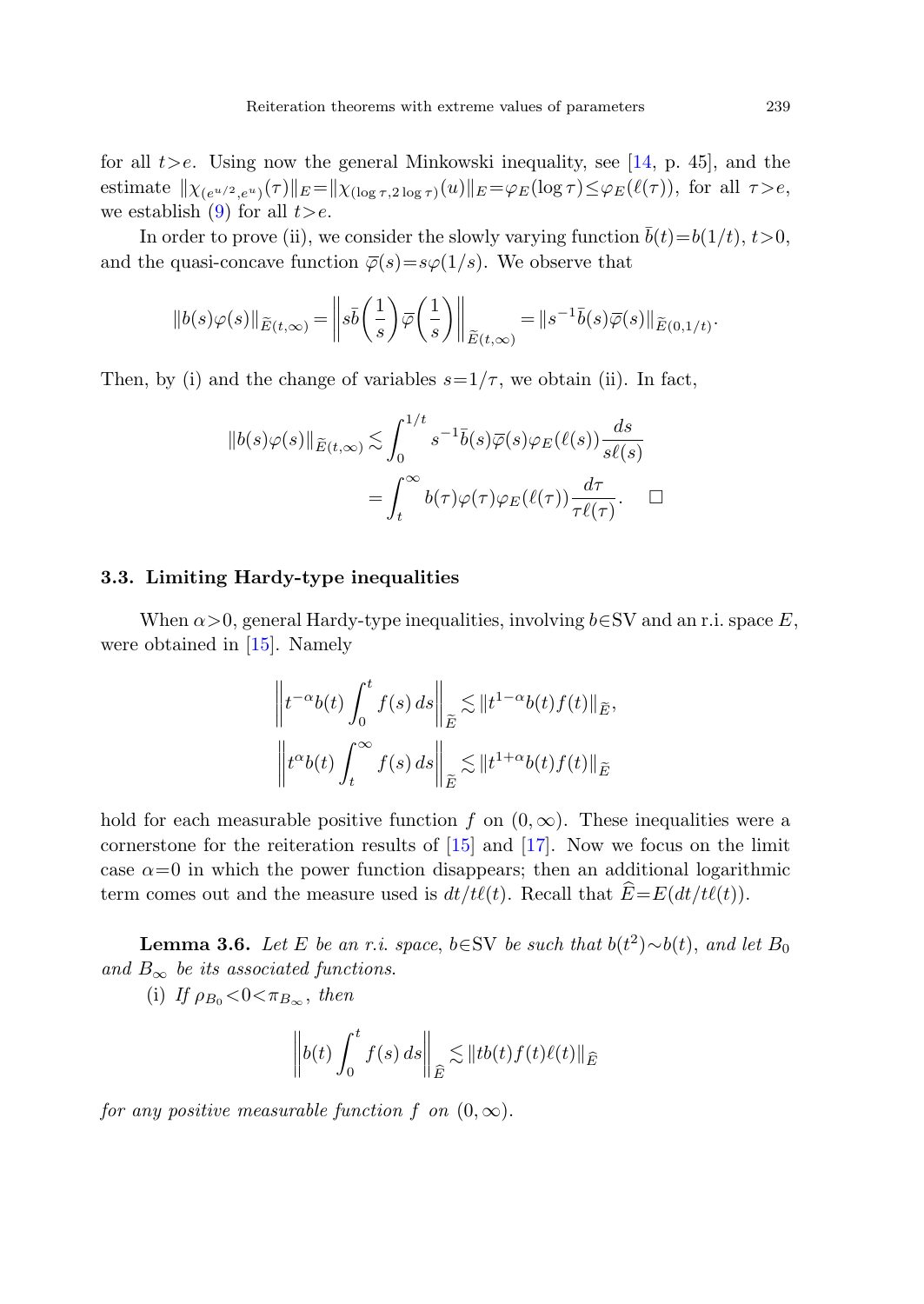(ii) If  $\rho_{B_{\infty}} < 0 < \pi_{B_0}$ , then

$$
\left\| b(t) \int_t^\infty f(s) \, ds \right\|_{\widehat{E}} \lesssim \| \operatorname{tb}(t) f(t) \ell(t) \|_{\widehat{E}}
$$

for any positive measurable function f on  $(0, \infty)$ .

Proof. In order to prove (i) we consider the operator

$$
Tg(t) = b(t) \int_0^t \frac{g(s)}{b(s)\ell(s)} \frac{ds}{s}.
$$

We claim that T is bounded from  $\hat{L}_1$  into  $\hat{L}_1$ , and from  $L_{\infty}$  into  $L_{\infty}$ . Actually, let  $q \in \hat{L}_1$ , then

$$
\begin{split} ||Tg||_{\hat{L}_1} &= \int_0^\infty \left| b(t) \int_0^t \frac{g(s)}{b(s)\ell(s)} \frac{ds}{s} \right| \frac{dt}{t\ell(t)} \\ &\leq \int_0^\infty \frac{|g(s)|}{b(s)} \left( \int_s^\infty \frac{b(t)}{\ell(t)} \frac{dt}{t} \right) \frac{ds}{s\ell(s)} \sim \int_0^\infty |g(s)| \frac{ds}{s\ell(s)} = ||g||_{\hat{L}_1}, \end{split}
$$

where last inequality follows from Lemma [3.2](#page-7-0)(ii) applied to the r.i. space  $E = L_1$ and to the slowly varying function  $\bar{b}(t)=b(t)/\ell(t)$ . Observe that  $\rho_{\overline{B}_0}=1+\rho_{B_0}$  and  $\pi_{\overline{B}_{\infty}} = 1 + \pi_{B_{\infty}}$ .

Let us estimate the norm  $||T: L_{\infty} \to L_{\infty}||$ . Choose  $g \in L_{\infty}$ . Then

$$
||Tg||_{L_{\infty}} = \sup_{t>0} \left| b(t) \int_0^t \frac{g(s)}{b(s)\ell(s)} \frac{ds}{s} \right| \le ||g||_{L_{\infty}} \sup_{t>0} b(t) \int_0^t \frac{1}{b(s)\ell(s)} \frac{ds}{s} \sim ||g||_{L_{\infty}}.
$$

In order to prove last inequality take the slowly varying function  $\tilde{b}(t)=1/b(t)\ell(t)$ . Its associated functions are  $\widetilde{B}_0(t)=t/B_0(t)$  and  $\widetilde{B}_{\infty}(t)=t/B_{\infty}(t)$ , with indices  $\pi_{\widetilde{B}_0}$  $1-\rho_{B_0}, \ \rho_{\widetilde{B}_\infty}=1-\pi_{B_\infty}.$  Then, we can apply Lemma [3.2\(](#page-7-0)i) with  $\widetilde{b}$  and  $E=L_1$  to obtain

$$
\int_0^t \frac{1}{b(s)\ell(s)} \frac{ds}{s} \sim \frac{1}{b(t)}.
$$

Now, since  $\widehat{E}$  is an interpolation space for the couple  $(\widehat{L}_1, L_\infty)$  we have that the operator

 $T: \widehat{E} \longrightarrow \widehat{E}$ 

is bounded. It suffices to choose  $g(t) = tb(t)f(t)\ell(t)$ ,  $t>0$ , to complete the proof of (i).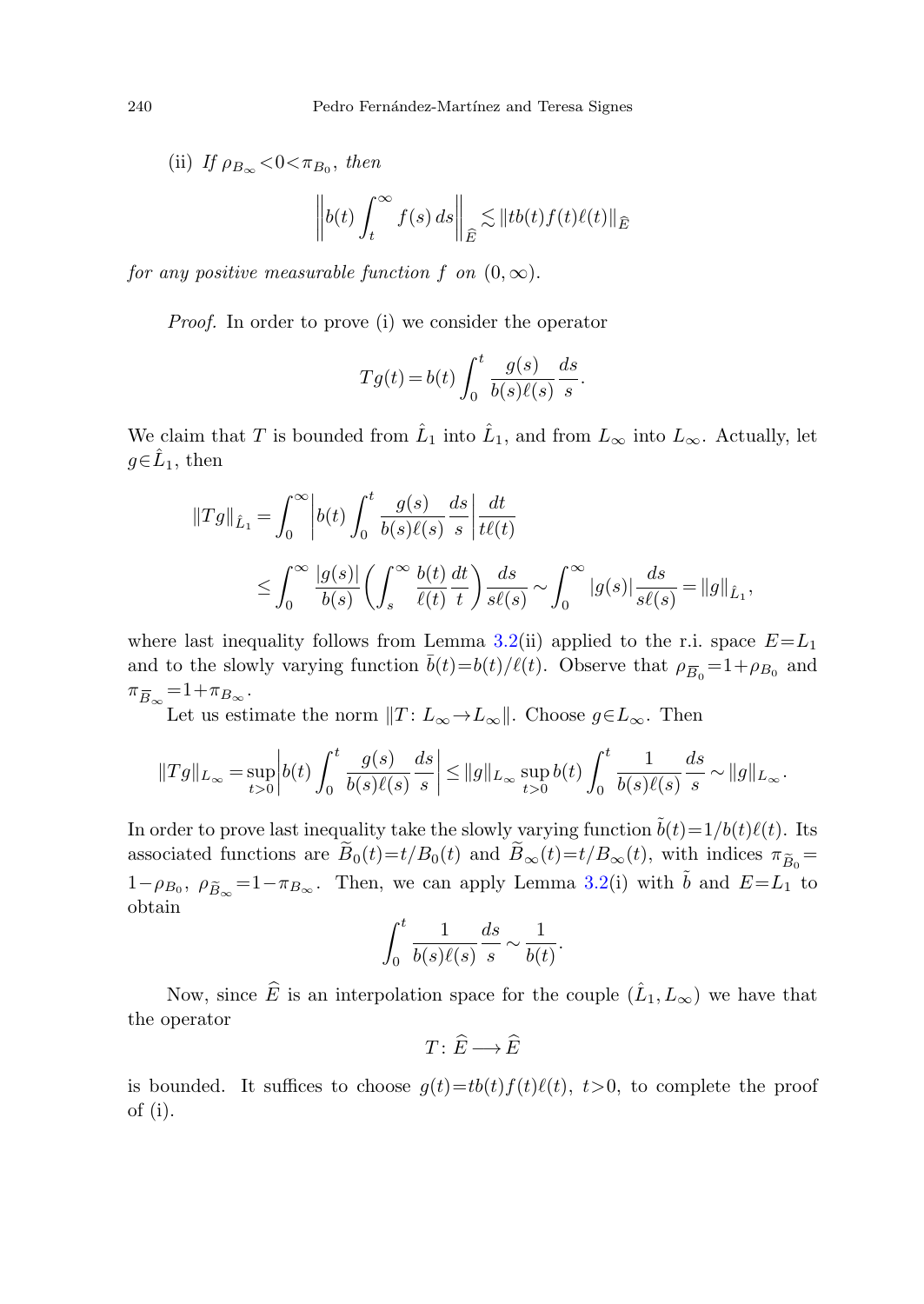In order to show (ii) we proceed similarly. First we prove that the operator

$$
Tg(t) = b(t) \int_t^{\infty} \frac{g(s)}{b(s)\ell(s)} \frac{ds}{s}
$$

is bounded from  $\hat{L}_1$  to  $\hat{L}_1$  and also bounded from  $L_{\infty}$  to  $L_{\infty}$ . As a matter of fact,

$$
||Tg||_{\hat{L}_1} \leq \int_0^\infty \frac{|g(s)|}{b(s)} \left(\int_0^s \frac{b(t)}{\ell(t)}\frac{dt}{t}\right) \frac{ds}{s\ell(s)} \sim \int_0^\infty |g(s)|\frac{ds}{s\ell(s)} = ||g||_{\hat{L}_1}.
$$

The last inequality follows from Lemma [3.2\(](#page-7-0)i) applied to the slowly varying function  $\overline{b}$  and to the r.i. space  $E=L_1$ . Similarly using Lemma [3.2\(](#page-7-0)ii), with  $b$  and  $E=L_1$ , we get

$$
||Tg||_{L_{\infty}} \le ||g||_{L_{\infty}} \sup_{t>0} b(t) \int_{t}^{\infty} \frac{1}{b(s)\ell(s)} \frac{ds}{s} \sim ||g||_{L_{\infty}}.
$$

Now the same interpolation argument as above yield that

$$
T\colon \widehat{E}\longrightarrow \widehat{E}
$$

is a bounded operator and taking  $g(t) = tb(t)f(t)\ell(t)$ ,  $t>0$ , we establish (ii).  $\Box$ 

<span id="page-14-0"></span>Remark 3.7. As a special case we recover various results stated in [[13,](#page-28-7) Lemma 4.2], corresponding to a broken logarithm b and  $E=L_q$ . See also [\[30](#page-29-10)].

Remark 3.8. See [[26\]](#page-29-11) and [[27\]](#page-29-12) for Hardy-type inequalities in weighted r.i. spaces.

#### **4. Interpolation methods and generalized Holmstedt-type formulas**

Let  $\overline{X}=(X_0, X_1)$  be a compatible couple of Banach spaces, that is,  $X_0$  and  $X_1$ are Banach spaces continuously embedded in some common Hausdorff topological vector space. We equip  $X_0+X_1$  with the norm  $K(1, \cdot)$ , where

$$
K(t, f) = K(t, f; X_0, X_1) = \inf\{\|f_0\|_{X_0} + t\|f_1\|_{X_1} : f = f_0 + f_1, f_i \in X_i, i = 0, 1\}
$$

is the Peetre K-functional. We refer to the well known texts  $[4]$  $[4]$ ,  $[5]$  $[5]$ ,  $[8]$  $[8]$  and  $[14]$  $[14]$  for basic concepts on interpolation theory.

The following interpolation methods were introduced in [[15\]](#page-28-3) and constitute an extension of the well known real interpolation method with a functional parameter (see, e.g. [\[21](#page-29-6)] and [\[31](#page-29-7)]).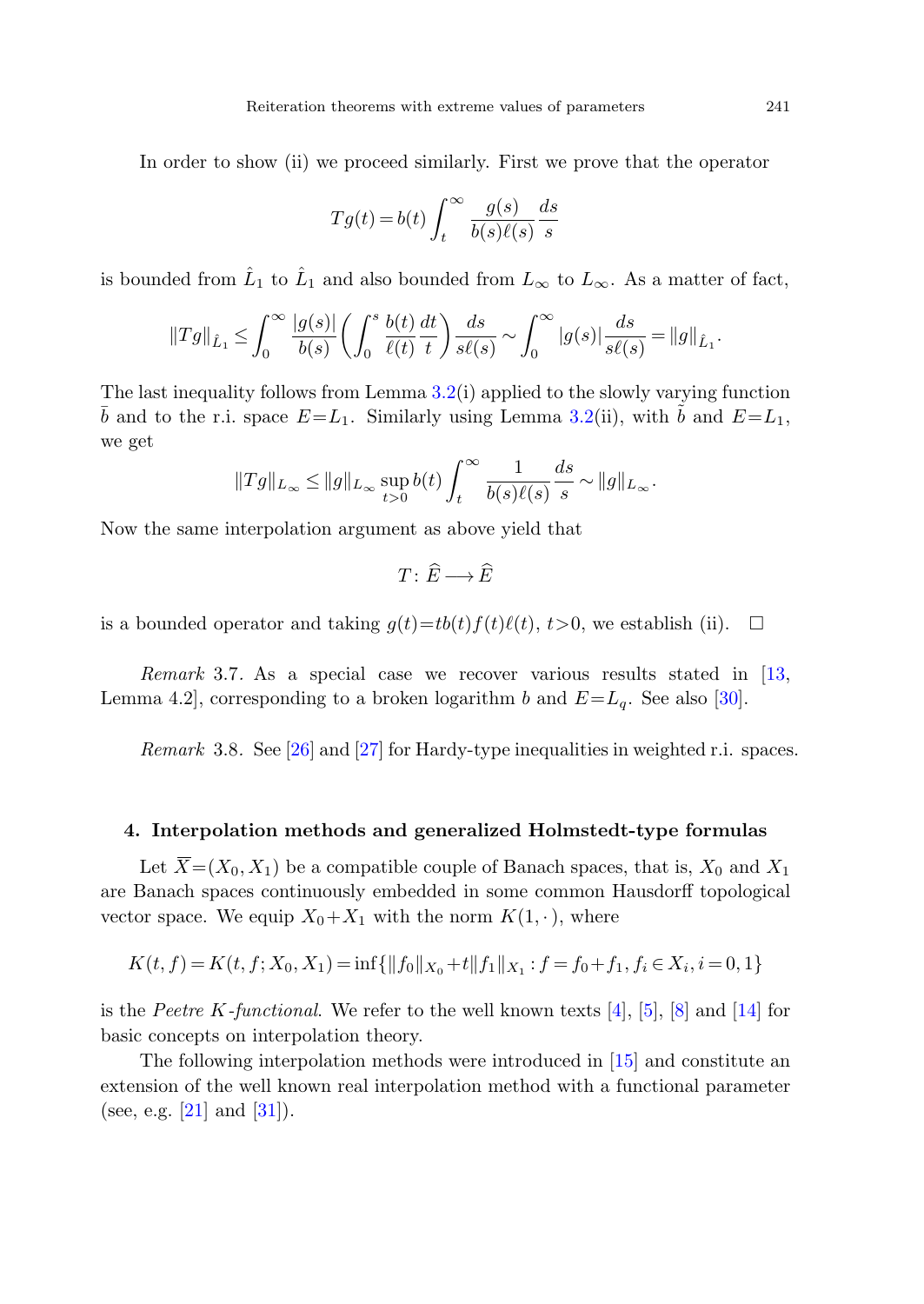*Definition* 4.1. Let  $\overline{X}=(X_0, X_1)$  be a compatible Banach couple, E be an r.i. space,  $b \in SV$  and  $0 \leq \theta \leq 1$ . The real interpolation space  $\overline{X}_{\theta, b} E \equiv (X_0, X_1)_{\theta, b, E}$  consists of all f in  $X_0+X_1$  for which

$$
||f||_{\theta,b,E} = ||t^{-\theta}b(t)K(t,f)||_{\widetilde{E}} < \infty.
$$

The space  $\overline{X}_{\theta,b,E}$  is a Banach space. It is also an interpolation space provided that

$$
0 < \theta < 1, \quad \text{or} \quad \theta = 0 \text{ and } ||b||_{\widetilde{E}(1,\infty)} < \infty, \quad \text{or} \quad \theta = 1 \text{ and } ||b||_{\widetilde{E}(0,1)} < \infty.
$$

Moreover, if none of the previous conditions hold, then  $\overline{X}_{\theta,b,E} = \{0\}.$ 

In [\[15](#page-28-3)] and [\[17](#page-28-4)] we identified the reiteration spaces

$$
(\overline{X}_{\theta_0,b_0,E_0},\overline{X}_{\theta_1,b_1,E_1})_{\theta,b,E}
$$

for almost all possible values of  $\theta_0$ ,  $\theta_1$  and  $\theta$  in [0, 1]. Our interest now is to study the extreme cases

$$
(X_0, \overline{X}_{0,b_1,E_1})_{\theta,b,E}
$$
 and  $(\overline{X}_{1,b_0,E_0}, X_1)_{\theta,b,E}$ ,

<span id="page-15-1"></span>that were not covered in [\[15](#page-28-3)] and [[17\]](#page-28-4); notice that both spaces of the couple are now very close to  $X_0$  or to  $X_1$ , respectively. In order to identify these interpolation spaces we relate the K-functional of the underlying couples through generalized Holmstedt-type formulas collected in the following theorems.

**Theorem 4.2.** Let  $\overline{X} = (X_0, X_1)$  be a compatible Banach couple and E be an r.i. space. Let b∈SV be such that  $||b||_{\widetilde{E}(1,\infty)} < \infty$  and choose  $\rho(t) = ||b||_{\widetilde{E}(t,\infty)}^{-1}$ ,  $t > 0$ . Then

$$
K(\rho(t), f; X_0, \overline{X}_{0,b,E}) \sim \rho(t) \|b(s)K(s, f)\|_{\widetilde{E}(t,\infty)}
$$

<span id="page-15-0"></span>for all  $f \in X_0 + \overline{X}_{0,b,E}$  and  $t \in (0,\infty)$ .

*Proof.* Given  $f \in X_0 + X_1$  define

$$
(Pf)(t) = ||b(s)K(s, f)||_{\widetilde{E}(0,t)}, \quad t > 0,
$$
  

$$
(Qf)(t) = ||b(s)K(s, f)||_{\widetilde{E}(t,\infty)}, \quad t > 0.
$$

In the first stage we prove the inequality

(10) 
$$
K(\rho(t), f; X_0, \overline{X}_{0,b,E}) \lesssim \rho(t)(Qf)(t).
$$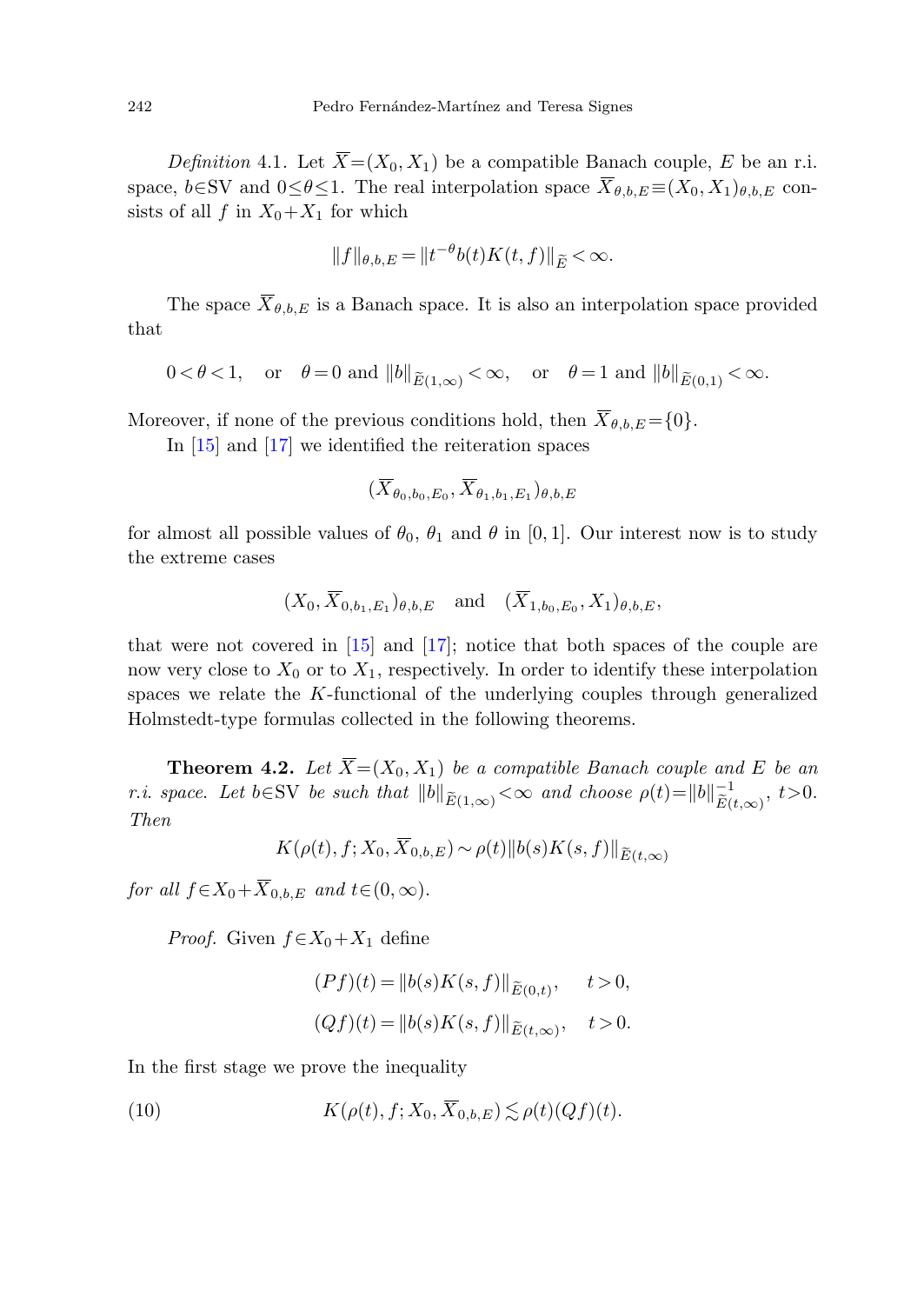<span id="page-16-0"></span>Let  $f \in X_0 + \overline{X}_{0,b,E}$  and  $t > 0$ . Choose a decomposition  $f = g + h$  in  $X_0 + X_1$  such that

$$
||g||_{X_0} + t||h||_{X_1} \le 2K(t, f).
$$

<span id="page-16-1"></span>It is easy to check that for all  $s \in (0, \infty)$ ,

(11) 
$$
K(s,g) \le 2K(t,f) \quad \text{and} \quad \frac{K(s,h)}{s} \le 2\frac{K(t,f)}{t}.
$$

Then

(12) 
$$
||g||_{X_0} \le 2K(t, f) \sim K(t, f)\rho(t)||b||_{\widetilde{E}(t,\infty)} \lesssim \rho(t)(Qf)(t).
$$

Besides, for the term  $||h||_{\overline{X}_{0,b,E}}$  we have the estimate

$$
||h||_{\overline{X}_{0,b,E}} \le (Ph)(t) + (Qf)(t) + (Qg)(t).
$$

<span id="page-16-2"></span>Here  $(Ph)(t)$  can be estimated by  $(Qf)(t)$  using ([11\)](#page-16-0), Lemma [2.2\(](#page-5-1)v) and (vii), and the monotonicity of  $K(t, f)$ ,

$$
(Ph)(t) = ||b(s)K(s,h)||_{\widetilde{E}(0,t)} \le t^{-1}K(t,f)||sb(s)||_{\widetilde{E}(0,t)}
$$

$$
\sim K(t,f)b(t) \lesssim K(t,f)||b||_{\widetilde{E}(t,\infty)} \lesssim (Qf)(t).
$$

Using the monotonicity of the K-functional it is easy to prove that  $(Qg)(t) \lesssim (Qf)(t)$ and so  $||h||_{\overline{X}_{0,b,E}} \lesssim (Qf)(t)$ . This, combined with [\(12\)](#page-16-1), proves ([10\)](#page-15-0).

The second part of the proof deals with the reverse inequality

(13) 
$$
\rho(t)(Qf(t)) \lesssim K(\rho(t), f; X_0, \overline{X}_{0,b,E}).
$$

Fix  $t>0$  and let  $f = g+h$  be any decomposition of f in  $X_0 + \overline{X}_{0,b,E}$ . Then

$$
(Qf)(t) \le (Qg)(t) + (Qh)(t) \le (Qg)(t) + ||h||_{\overline{X}_{0,b,E}}.
$$

Since

$$
(Qg)(t) = ||b(s)K(s,g)||_{\widetilde{E}(t,\infty)} \le ||b||_{\widetilde{E}(t,\infty)} ||g||_{X_0} = \rho(t)^{-1} ||g||_{X_0},
$$

we have that  $\rho(t)(Qf)(t) \leq ||g||_{X_0} + \rho(t)||h||_{\overline{X}_{0,b,E}}$ . Taking infimum over all possible representations of f we establish ([13\)](#page-16-2).  $\Box$ 

Next we take care of the K-functional for the couple  $((X_0, X_1)_{1,b,E}, X_1)$ . Although it can be proved in a similar way as Theorem [4.2,](#page-15-1) we shall use a symmetry argument.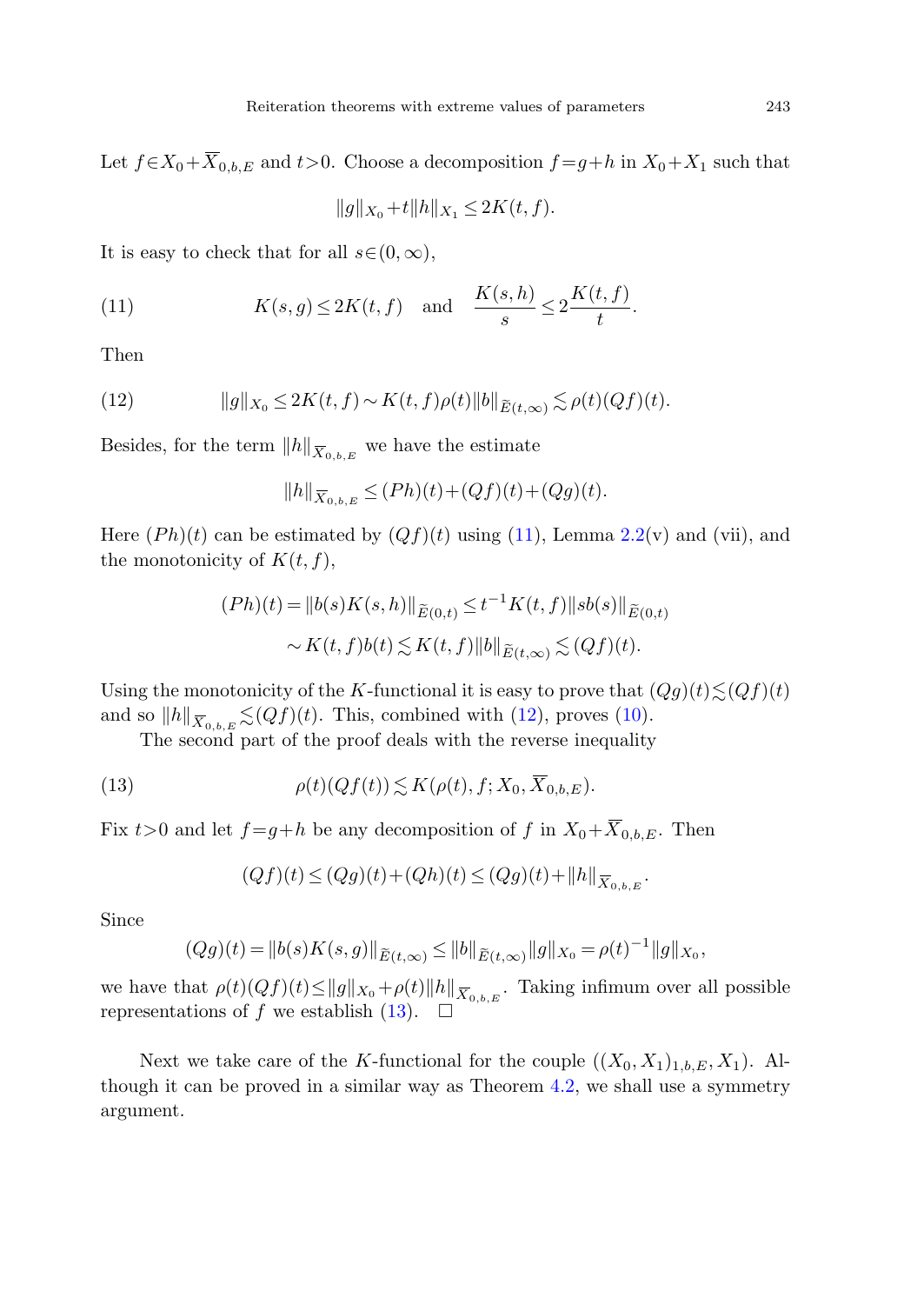<span id="page-17-2"></span><span id="page-17-1"></span>**Theorem 4.3.** Let  $\overline{X} = (X_0, X_1)$  be a compatible Banach couple and E be an r.i. space. Let b∈SV be such that  $||b||_{\widetilde{E}(0,1)} < \infty$  and consider the function  $\rho(t)$ =  $||b||_{\widetilde{E}(0,t)}, t>0$ . Then

(14) 
$$
K(\rho(t), f; \overline{X}_{1,b,E}, X_1) \sim ||s^{-1}b(s)K(s, f)||_{\widetilde{E}(0,t)}
$$

for all  $f \in \overline{X}_{1,b,E} + X_1$  and  $t \in (0,\infty)$ .

*Proof.* Consider the function  $\bar{b}(t)=b(1/t)$ . Then  $\rho(t)=\|\bar{b}(s)\|_{\widetilde{E}(1/t,\infty)}$ . Using the equalities (see  $[4,$  $[4,$  Proposition 5.1.2] and  $[15,$  $[15,$  Lemma 3.4])

$$
K(t, f; X_0, X_1) = tK(t^{-1}, f; X_1, X_0)
$$
 and  $(X_0, X_1)_{1,b,E} = (X_1, X_0)_{0,\bar{b},E}$ 

together with Theorem [4.2](#page-15-1) we have

$$
K(\rho(t), f; (X_0, X_1)_{1,b,E}, X_1) = \rho(t) K\left(\frac{1}{\rho(t)}, f; X_1, (X_1, X_0)_{0,\bar{b},E}\right)
$$

$$
\sim \|\bar{b}(s) K(s, f; X_1, X_0)\|_{\widetilde{E}(1/t,\infty)}.
$$

Hence ([14\)](#page-17-1) follows using that  $||f(s)||_{\widetilde{E}(0,t)}=||f(1/s)||_{\widetilde{E}(1/t,\infty)}$  and the relation between the K-functionals again.  $\square$ 

<span id="page-17-0"></span>Remark 4.4. The Holmstedt-type formulas in Theorems [4.2](#page-15-1) and [4.3](#page-17-2) hold for more general parameters  $b$  than slowly varying functions. In fact it is only needed that

$$
||sb(s)||_{\widetilde{E}(0,t)} \lesssim t ||b(s)||_{\widetilde{E}(t,\infty)} \quad \text{for all } t > 0.
$$

# **5. Reiteration theorems**

In the present section we identify the interpolation spaces

$$
(X_0, \overline{X}_{0,b_1,E_1})_{\theta,b,E}
$$
 and  $(\overline{X}_{1,b_0,E_0}, X_1)_{\theta,b,E}$ 

for all possible values of  $\theta \in [0, 1]$ . To do so we will need a formula for a change of variables, which is stated in the next lemma. Recall again that  $E=E(dt/t\ell(t))$ .

We say that a function f belongs to the family  $\mathcal F$  if it has the following property:

if 
$$
\varphi \sim \psi
$$
, then  $f \circ \varphi \sim f \circ \psi$ .

For example, potential functions, slowly varying functions and the K-functional belong to F. In particular, if  $b \in SV$  and  $0 \leq \theta \leq 1$ , then  $f(t) = t^{-\theta} b(t) K(t, \cdot)$  belongs to F.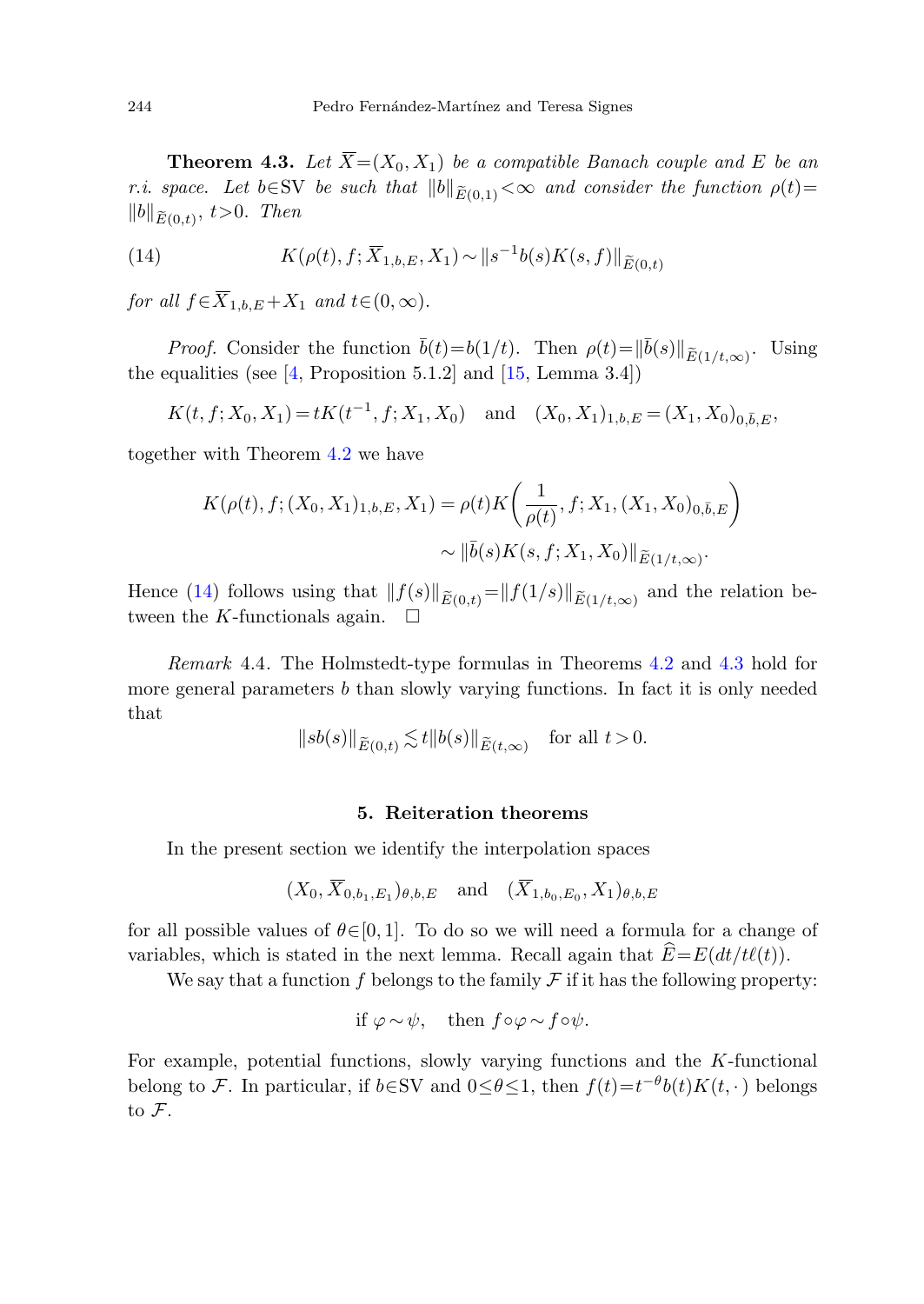<span id="page-18-0"></span>**Lemma 5.1.** Let E be an r.i. space, b∈SV be such that  $b(t^2) \sim b(t)$  with associated functions  $B_0$  and  $B_{\infty}$ .

(i) If  $\rho_{B_0} < \pi_{\varphi_E} \leq \rho_{\varphi_E} < \pi_{B_\infty}$  and  $\rho(t)=1/b(t)\varphi_E(\ell(t)), t>0,$  then

$$
||f \circ \rho||_{\widehat{E}} \sim ||f||_{\widetilde{E}}
$$

for all  $f \in \widetilde{E}$  belonging to F, with equivalence constant independent of f. (ii) If  $\rho_{B_{\infty}} < \pi_{\varphi_E} \leq \rho_{\varphi_E} < \pi_{B_0}$  and  $\rho(t) = b(t) \varphi_E(\ell(t)), t > 0$ , then

 $||f \circ \rho||_{\widehat{E}} \sim ||f||_{\widetilde{E}}$ 

for all  $f \in \widetilde{E}$  belonging to F, with equivalence constant independent of f.

*Proof.* We prove (i). A similar argument proves (ii). We observe that by an interpolation argument, it suffices to show the equivalence of the norm for  $E=L_1$ and  $E=L_{\infty}$ .

Let  $\Phi_0(u)=(B_0(u)\varphi_E(1/u))^{-1}$ ,  $0\lt u\lt 1$ . By properties of the indices

$$
0 < \pi_{\varphi_E} - \rho_{B_0} \leq \pi_{\Phi_0} \leq \rho_{\Phi_0} \leq \rho_{\varphi_E} - \pi_{B_0} < \infty.
$$

Then there exists a smooth function  $\Psi_0 \sim \Phi_0$  such that  $u\Psi_0'(u) \sim \Psi_0(u)$  for all 0<  $u \leq 1$ ,  $\Psi_0(1) = \Phi_0(1)$  and  $\lim_{u \to 0} \Psi_0(u) = 0$  (see [[34,](#page-29-13) Lemma 2.1]). Hence,

$$
\int_0^{\Psi_0(1)} |f(s)| \frac{ds}{s} = \int_0^1 |f(\Psi_0(u))| \frac{\Psi_0'(u)}{\Psi_0(u)} du \sim \int_0^1 |f(\Psi_0(u))| \frac{du}{u}.
$$

<span id="page-18-1"></span>Since  $f \in \mathcal{F}$ ,

$$
\int_0^{\Psi_0(1)} |f(s)| \frac{ds}{s} \sim \int_0^1 |f(\Phi_0(u))| \frac{du}{u}.
$$

Now using the change of variables  $u=1/\ell(t)$  and the fact that  $\Phi_0(1/\ell(t))=\rho(t)$ , for all  $0 < t \leq 1$ , we obtain that

(15) 
$$
\int_0^{\Psi_0(1)} |f(s)| \frac{ds}{s} \sim \int_0^1 |f(\Phi_0(u))| \frac{du}{u} = \int_0^1 |f(\rho(t))| \frac{dt}{t\ell(t)}.
$$

On the other hand, we consider the function  $\Phi_{\infty}(u)=(B_{\infty}(1/u)\varphi_{E}(u))^{-1}$  for  $1 \le u < \infty$ . By hypothesis

$$
0 < \pi_{B_{\infty}} - \rho_{\varphi_E} \le \pi_{\Phi_{\infty}} \le \rho_{\Phi_{\infty}} \le \rho_{B_{\infty}} - \pi_{\varphi_E} < \infty.
$$

As before, there exists a smooth function  $\Psi_{\infty} \sim \Phi_{\infty}$  such that  $u \Psi'_{\infty}(u) \sim \Psi_{\infty}(u)$  for all  $1 \le u < \infty$ ,  $\Psi_{\infty}(1) = \Phi_{\infty}(1)$  and  $\lim_{u \to \infty} \Psi_{\infty}(u) = \infty$ . Then

$$
\int_{\Psi_{\infty}(1)}^{\infty} |f(s)| \frac{ds}{s} = \int_{1}^{\infty} |f(\Psi_{\infty}(u))| \frac{\Psi'_{\infty}(u)}{\Psi_{\infty}(u)} du \sim \int_{1}^{\infty} |f(\Psi_{\infty}(u))| \frac{du}{u}.
$$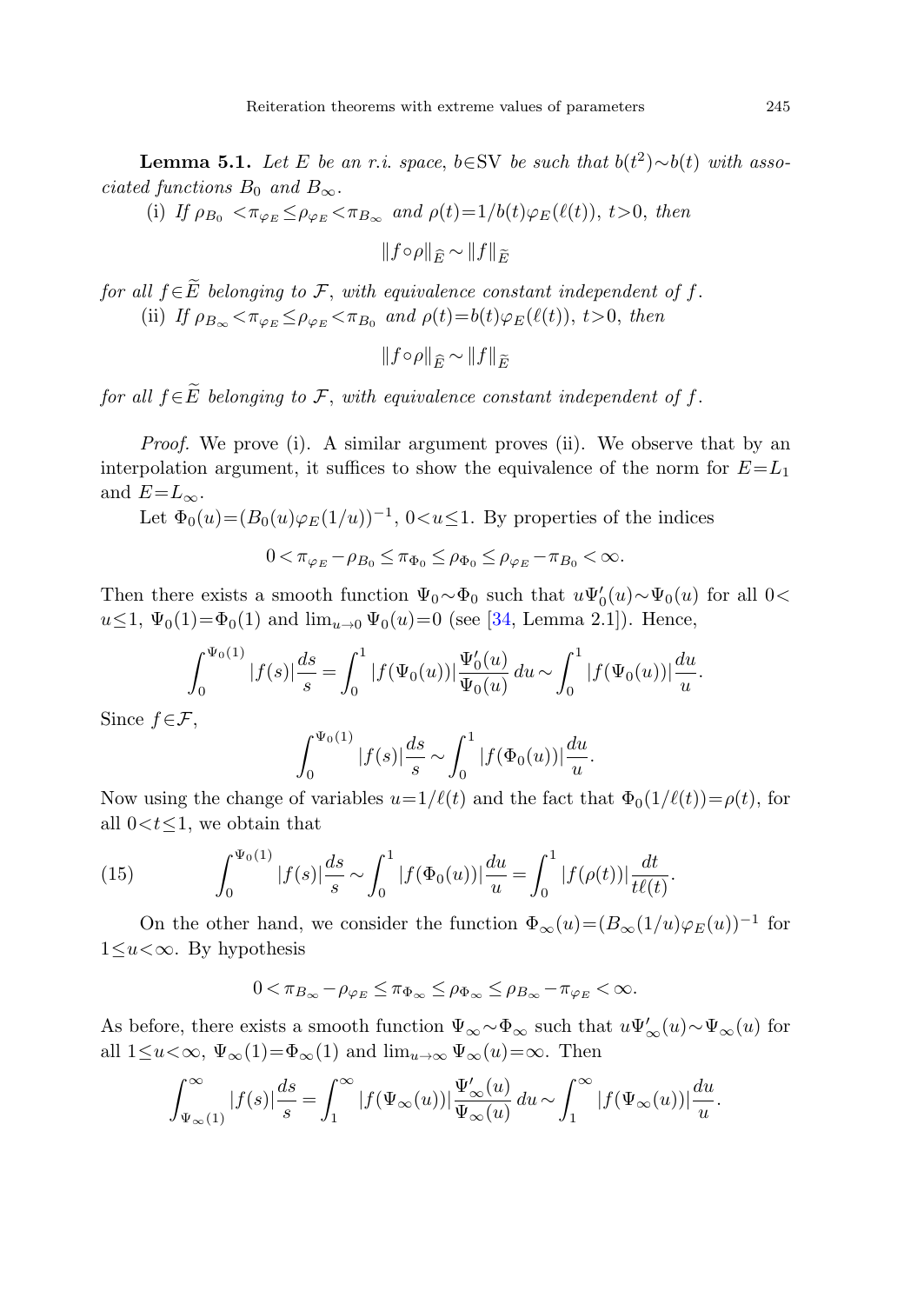Using that  $f \in \mathcal{F}$ , the change of variables  $u = \ell(t)$ ,  $1 \le t \le \infty$ , and that  $\Phi_{\infty}(\ell(t)) = \rho(t)$ , for all  $1 \leq t < \infty$ , we have

(16) 
$$
\int_{\Psi_{\infty}(1)}^{\infty} |f(s)| \frac{ds}{s} \sim \int_{1}^{\infty} |f(\Phi_{\infty}(u))| \frac{du}{u} = \int_{1}^{\infty} |f(\rho(t))| \frac{dt}{t^{\ell}(t)}.
$$

Summing up  $(15)$  $(15)$  and  $(16)$  $(16)$  we get

$$
||f||_{\tilde{L}_1} \sim ||f \circ \rho||_{\hat{L}_1}
$$

(observe that  $\Psi_0(1) = \Psi_\infty(1)$ ). The same is true in the case  $E = L_\infty$ , that is  $||f||_{L_\infty} \sim$  $||f \circ \rho||_{L_{\infty}}$ . Hence, using the interpolation properties of the space E, we obtain the inequality

$$
||f\circ \rho||_{\widehat{E}}\lesssim ||f||_{\widetilde{E}}.
$$

<span id="page-19-0"></span>The reverse inequality can be proved using the same techniques with inverse functions.  $\square$ 

We can now consider the extreme reiteration problem. To this end, we need to introduce the space  $\overline{X}_{\theta, b, \widehat{E}}$  and the spaces  $\mathcal L$  and  $\mathcal R$  with respect to the measure  $dt/t\ell(t).$ 

*Definition* 5.2. Let  $\overline{X}=(X_0, X_1)$  be a compatible Banach couple, E be an r.i. space,  $b \in SV$  and  $0 \leq \theta \leq 1$ . The space  $\overline{X}_{\theta, b, \widehat{E}}$  consists of all f in  $X_0 + X_1$  for which the norm

$$
||f||_{\theta,b,\widehat{E}} = ||t^{-\theta}b(t)K(t,f)||_{\widehat{E}}
$$

<span id="page-19-1"></span>is finite.

When  $E=L_q,$   $1\leq q<\infty$ , the space  $\overline{X}_{\theta,b,\widehat{E}}$  coincides with the interpolation space  $\overline{X}_{\theta,b(t)/\ell^{1/q}(t),E}$  while  $\overline{X}_{\theta,b,\hat{L}_{\infty}} = \overline{X}_{\theta,b,L_{\infty}}$ .

*Definition* 5.3. Given a compatible Banach couple  $\overline{X} = (X_0, X_1)$ , a real parameter  $0 \le \theta \le 1$ , two r.i. spaces E and F, and  $a, b \in SV$ , we define the space  $\overline{X}_{\theta,b,\widehat{E},a,F}^{\mathcal{L}}$ as the collection of all those elements  $f \in X_0 + X_1$  for which

$$
||f||_{\mathcal{L};\theta,b,\widehat{E},a,F} = ||b(t)||s^{-\theta}a(s)K(s,f)||_{\widetilde{F}(0,t)}||_{\widehat{E}} < \infty.
$$

Analogously, the space  $\overline{X}_{\theta,b,\widehat{E},a,F}^{\mathcal{R}}$  consists of all those elements in  $X_0+X_1$  for which the norm

$$
||f||_{\mathcal{R};\theta,b,\widehat{E},a,F} = ||b(t)||s^{-\theta}a(s)K(s,f)||_{\widetilde{F}(t,\infty)}||_{\widehat{E}}
$$

is finite.

<span id="page-19-2"></span>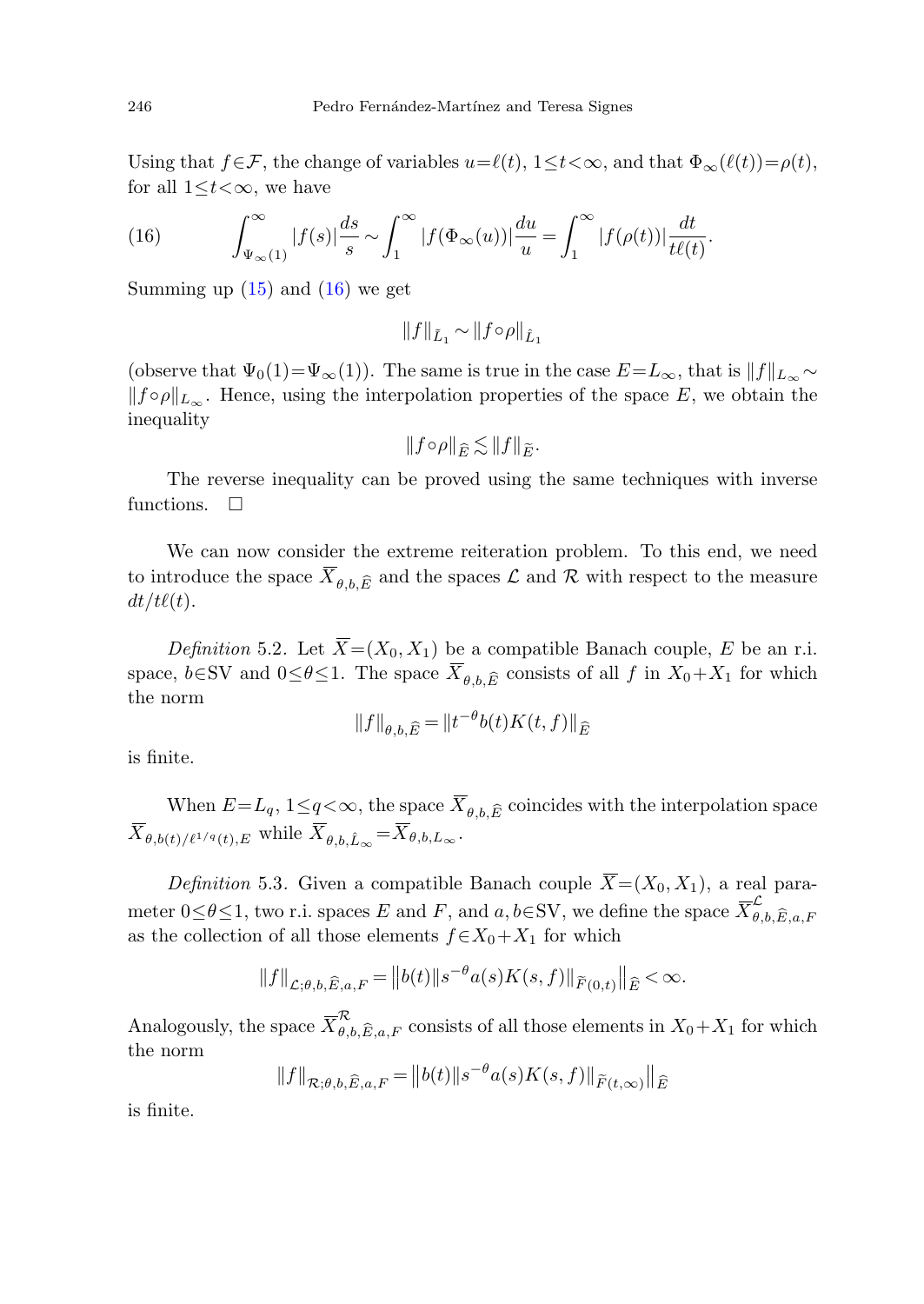These spaces can also be identified when  $E = F = L_q$ .

**Lemma 5.4.** Let  $\overline{X} = (X_0, X_1)$  be a compatible Banach couple, a, b∈SV, 1  $q \leq \infty$  and  $0 \leq \theta \leq 1$ . Then

$$
\overline{X}_{\theta,b,\hat{L}_q,a,L_q}^{\mathcal{L}} = \overline{X}_{\theta,a\Phi_{\infty},L_q} \quad and \quad \overline{X}_{\theta,b,\hat{L}_q,a,L_q}^{\mathcal{R}} = \overline{X}_{\theta,a\Phi_0,L_q},
$$

<span id="page-20-0"></span>where  $\Phi_0(t)=\|b(s)/\ell^{1/q}(s)\|_{\tilde{L}_{\alpha}(0,t)}$  and  $\Phi_{\infty}(t)=\|b(s)/\ell^{1/q}(s)\|_{\tilde{L}_{\alpha}(t,\infty)}$ .

The proof is omitted since it is an easy consequence of Fubini's theorem (see [[15,](#page-28-3) Lemma 6.7]).

The first reiteration result is described in the following theorem.

<span id="page-20-2"></span>**Theorem 5.5.** Let  $\overline{X} = (X_0, X_1)$  be a compatible couple, E and  $E_1$  be r.i. spaces, and  $b, b_1 \in SV$  with  $b_1$  satisfying  $b_1(t) \sim b_1(t^2)$ . Assume that  $E_1$  and the associated functions of  $b_1$ ,  $B_{1,0}$  and  $B_{1,\infty}$  satisfy

$$
\rho_{B_{1,0}} < \pi_{\varphi_{E_1}} \leq \rho_{\varphi_{E_1}} < \pi_{B_{1,\infty}}.
$$

<span id="page-20-1"></span>Then, for any  $0 \le \theta \le 1$ , we have the equality

(17) 
$$
(X_0, \overline{X}_{0,b_1,E_1})_{\theta,b,E} = \overline{X}_{0,\tilde{b},\tilde{E}},
$$

where  $\tilde{b}(t)=(b_1(t)\varphi_{E_1}(\ell(t)))\theta b(1/b_1(t)\varphi_{E_1}(\ell(t))), t>0$ . In case  $\theta=1$ , we have that

(18) 
$$
(X_0, \overline{X}_{0,b_1,E_1})_{1,b,E} = \overline{X}_{0,b\circ\rho,\widehat{E},b_1,E_1}^{\mathcal{R}},
$$

where  $\rho(t)=(b_1(t)\varphi_{E_1}(\ell(t)))^{-1}, t>0.$ 

*Proof.* By Lemma [3.2\(](#page-7-0)ii) we know that  $||b_1||_{\widetilde{E}_1(t,\infty)} \sim b_1(t)\varphi_{E_1}(\ell(t)), t>0$ . Hence we take

$$
\rho(t) = \frac{1}{b_1(t)\varphi_{E_1}(\ell(t))}, \quad t > 0.
$$

Choose  $f \in (X_0, \overline{X}_{0,b_1,E_1})_{\theta,b,E}$ . Then by the generalized Holmstedt-type formula, Theorem [4.2](#page-15-1), we know that

$$
\overline{K}(\rho(t),f) := K(\rho(t),f;X_0,\overline{X}_{0,b_1,E_1}) \sim \rho(t) \Vert b_1(s)K(s,f) \Vert_{\widetilde{E}_1(t,\infty)}.
$$

Thus, using Lemma [5.1\(](#page-18-0)i) with  $F(t)=t^{\theta}b(t)\overline{K}(t, f) \in \mathcal{F}$ , we establish the equivalence

$$
||f||_{(X_0, \overline{X}_{0,b_1, E_1})_{\theta,b,E}} = ||s^{-\theta}b(s)\overline{K}(s,f)||_{\widetilde{E}} \sim ||\rho(t)^{-\theta}b(\rho(t))\overline{K}(\rho(t),f)||_{\widehat{E}} \sim ||\rho(t)^{1-\theta}b(\rho(t))||b_1(s)K(s,f)||_{\widetilde{E}_1(t,\infty)}||_{\widehat{E}}.
$$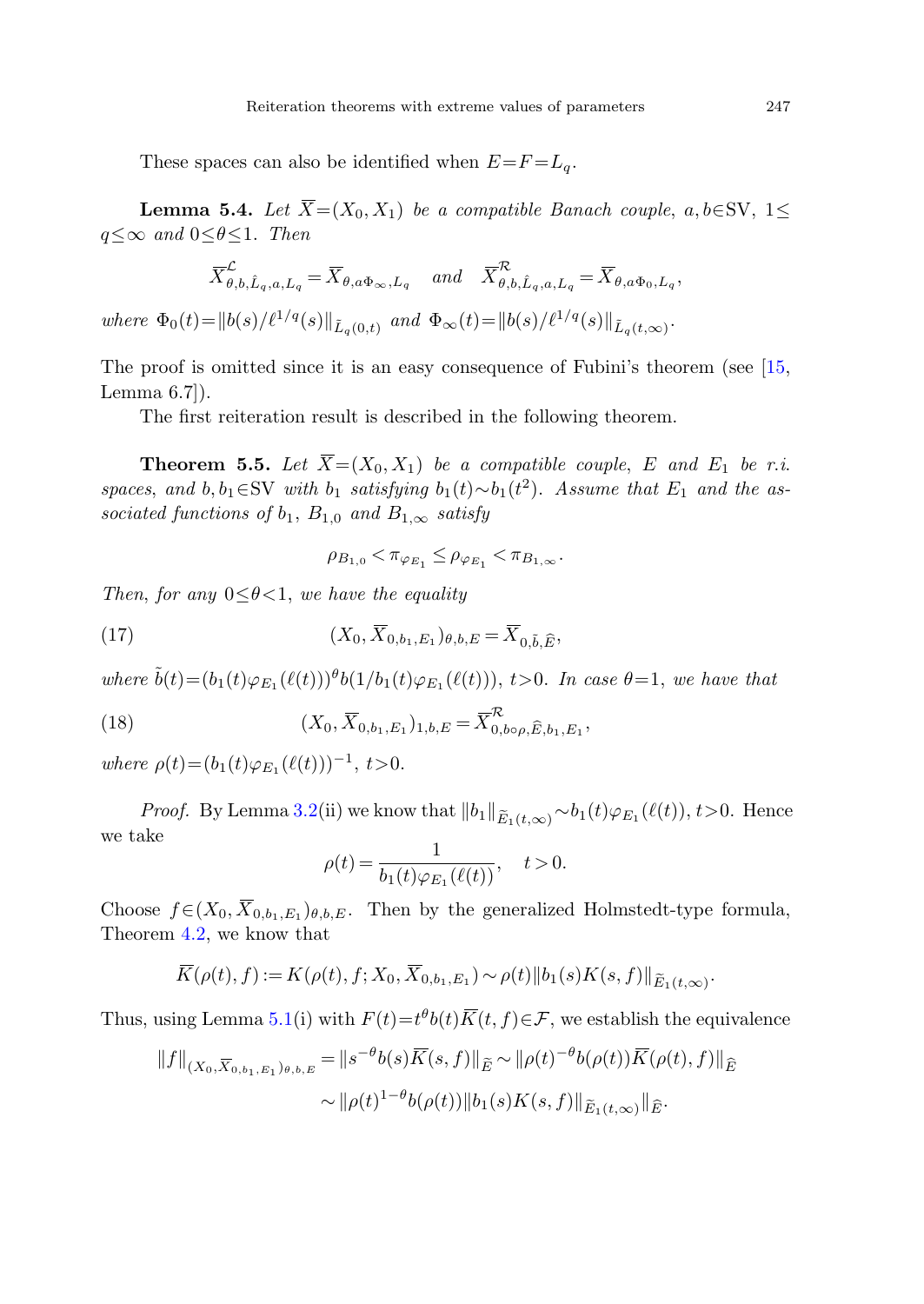Consequently, for  $\theta=1$  we obtain [\(18](#page-20-1)). On the other hand, to get [\(17](#page-20-2)) for  $0<\theta<1$ it suffices to prove that

$$
I := \|\rho(t)^{1-\theta}b(\rho(t))\|b_1(s)K(s,f)\|_{\widetilde{E}_1(t,\infty)}\|_{\widehat{E}} \sim \|\tilde{b}(t)K(t,f)\|_{\widehat{E}}.
$$

First we prove the inequality  $\lesssim$ . Observe that the function  $\Theta(t) = \rho(t)^{1-\theta}b(\rho(t)),$  $t > 0$ , satisfies  $\Theta(t) \sim \Theta(t^2)$ , and has as associated functions

$$
B_{\Theta,0}(u) = \Theta(e^{1-1/u}) = (B_{1,0}(u)\varphi_{E_1}(1/u))^{\theta-1}b(\rho(e^{1-1/u})),
$$
  
\n
$$
B_{\Theta,\infty}(u) = \Theta(e^{1/u-1}) = (B_{1,\infty}(u)\varphi_{E_1}(1/u))^{\theta-1}b(\rho(e^{1/u-1})),
$$

for  $0. Moreover, the indices of  $B_{\Theta,0}$  and  $B_{\Theta,\infty}$  satisfy$ 

$$
\rho_{B_{\Theta,\infty}} \leq (\theta - 1)(\pi_{B_{1,\infty}} - \rho_{\varphi_{E_1}}) < 0 < (\theta - 1)(\rho_{B_{1,0}} - \pi_{\varphi_{E_1}}) \leq \pi_{B_{\Theta,0}}.
$$

Hence Lemma [3.5\(](#page-10-0)ii) and the Hardy-type Lemma [3.6\(](#page-12-0)ii) yield

$$
I \lesssim \left\| \rho(t)^{1-\theta} b(\rho(t)) \int_t^{\infty} b_1(s) \frac{\varphi_{E_1(\ell(s))}}{\ell(s)} K(s, f) \frac{ds}{s} \right\|_{\widehat{E}}
$$
  

$$
\lesssim \| \rho(t)^{-\theta} b(\rho(t)) K(t, f) \|_{\widehat{E}} = \| \tilde{b}(t) K(t, f) \|_{\widehat{E}}.
$$

For the reverse inequality we use the monotonicity of the  $K$ -functional and the equivalence  $||b_1||_{\widetilde{E}_1(t,\infty)} \sim \rho(t)^{-1}$ , t>0, to get

<span id="page-21-0"></span>
$$
I \gtrsim ||\rho(t)^{1-\theta} b(\rho(t))K(t,f)||b_1(u)||_{\widetilde{E}_1(t,\infty)}||_{\widehat{E}} \sim ||\widetilde{b}(t)K(t,f)||_{\widehat{E}}.\quad \Box
$$

The remaining case is studied in the following theorem. Although it can be proved using a symmetry argument, we shall follow similar techniques to those used in Theorem [5.5](#page-20-0).

<span id="page-21-2"></span>**Theorem 5.6.** Let  $\overline{X} = (X_0, X_1)$  be a compatible couple, E and E<sub>0</sub> be r.i. spaces, and b,  $b_0 \in SV$  with  $b_0$  satisfying  $b_0(t) \sim b_0(t^2)$ . Assume that  $E_0$  and the associated functions of  $b_0$ ,  $B_{0,0}$  and  $B_{0,\infty}$ , satisfy

$$
\rho_{B_{0,\infty}} < \pi_{\varphi_{E_0}} \leq \rho_{\varphi_{E_0}} < \pi_{B_{0,0}}.
$$

<span id="page-21-1"></span>Then, for any  $0 < \theta \leq 1$ , we have the equality

(19) 
$$
(\overline{X}_{1,b_0,E_0}, X_1)_{\theta,b,E} = \overline{X}_{1,\tilde{b},\widehat{E}},
$$

where  $\tilde{b}(t)=(b_0(t)\varphi_{E_0}(\ell(t)))^{1-\theta}b(b_0(t)\varphi_{E_0}(\ell(t))), t>0$ . In the case  $\theta=0$  we have

(20) 
$$
(\overline{X}_{1,b_0,E_0}, X_1)_{0,b,E} = \overline{X}_{1,b_0,\rho,\widehat{E},b_0,E_0}^{\mathcal{L}},
$$

where  $\rho(t)=b_0(t)\varphi_{E_0}(\ell(t)), t>0.$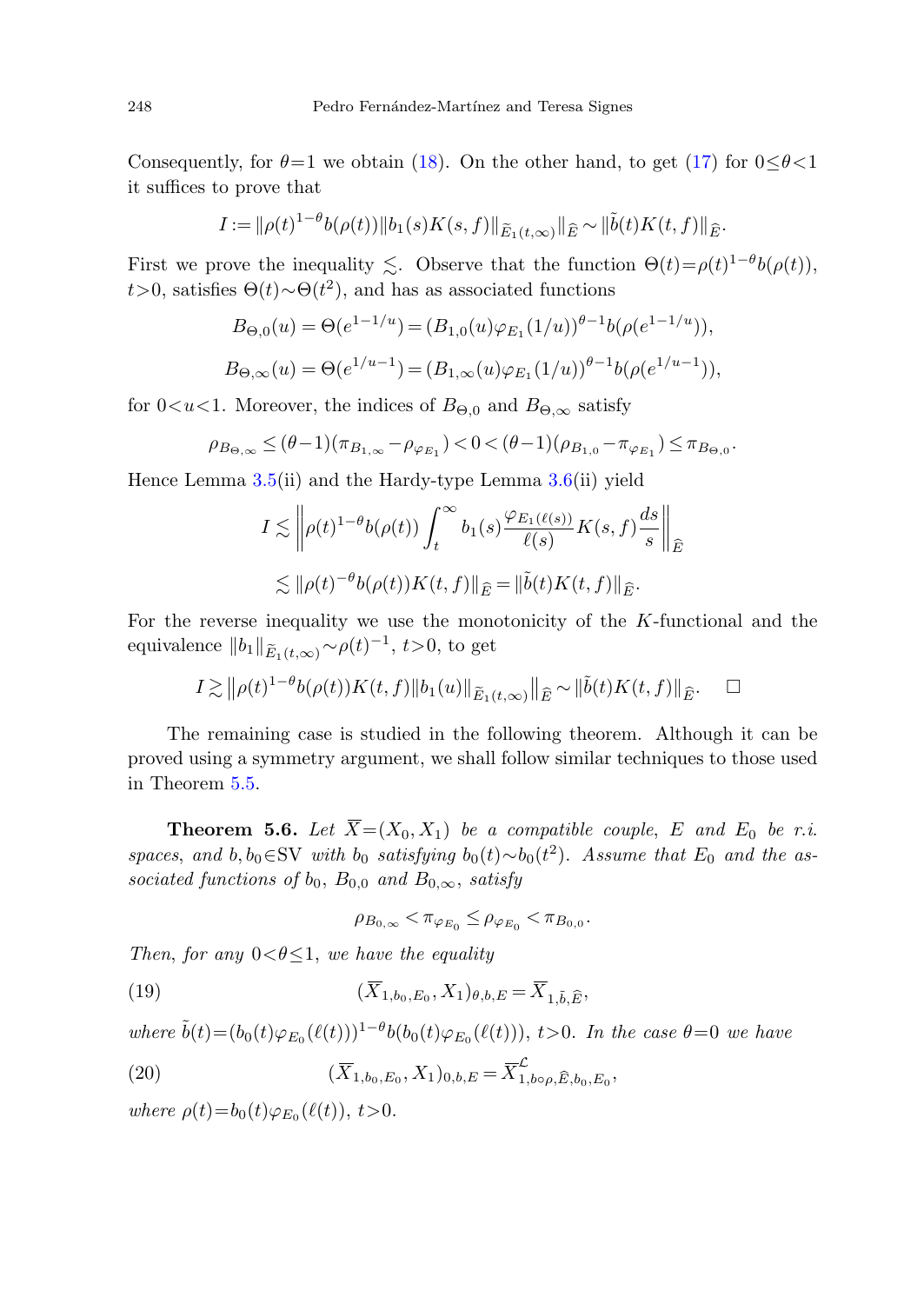*Proof.* Let  $\rho(t)=b_0(t)\varphi_{E_0}(\ell(t)), t>0$ , and choose  $f\in (\overline{X}_{1,b_0,E_0}, X_1)_{\theta,b,E}$ . Since  $\rho(t) \sim ||b_0||_{\widetilde{E}(0,t)}$  (Lemma [3.2\(](#page-7-0)i)), the generalized Holmstedt-type formula, Theorem [4.3](#page-17-2), assures that

$$
\overline{K}(\rho(t),f) := K(\rho(t),f;\overline{X}_{1,b_0,E_0},X_1) \sim ||s^{-1}b_0(s)K(s,f)||_{\widetilde{E}_0(0,t)}.
$$

Now, using Lemma [5.1](#page-18-0)(ii) with  $F(t)=t^{\theta}b(t)\overline{K}(t,f)\in\mathcal{F}$ , we obtain the equivalence

$$
||f||_{(\overline{X}_{1,b_0,E_0},X_1)_{\theta,b,E}} = ||s^{-\theta}b(s)\overline{K}(s,f)||_{\widetilde{E}} \sim ||\rho(t)^{-\theta}b(\rho(t))\overline{K}(\rho(t),f)||_{\widehat{E}} \sim ||\rho(t)^{-\theta}b(\rho(t))||s^{-1}b_0(s)K(s,f)||_{\widetilde{E}_0(0,t)}||_{\widehat{E}}.
$$

This establishes [\(20](#page-21-1)). In other to prove ([19\)](#page-21-2) for  $0 \le \theta < 1$ , it suffices to show that

$$
I := ||\rho(t)^{-\theta}b(\rho(t))||s^{-1}b_0(s)K(s,f)||_{\widetilde{E}_0(0,t)}||_{\widehat{E}} \sim ||\widetilde{b}(t)K(t,f)||_{\widehat{E}}.
$$

The proof of the inequality  $\gtrsim$  follows easily from the monotonicity of the Kfunctional and the equivalence  $||b_0||_{\widetilde{E}_0(0,t)} \sim \rho(t)$ ,  $t>0$ ,

$$
I \gtrsim ||t^{-1} \rho(t)^{-\theta} b(\rho(t)) K(s,f)||b_0(s)||_{\widetilde{E}_0(0,t)}||_{\widehat{E}} \sim ||t^{-1} \tilde{b}(t) K(t,f)||_{\widehat{E}}.
$$

For the reverse inequality we take the function  $\Theta(t) = \rho(t)^{-\theta} b(\rho(t))$ , t > 0, which satisfies  $\Theta(t) \sim \Theta(t^2)$ , and has as associated functions

$$
B_{\Theta,0}(u) = \Theta(e^{1-1/u}) = \left(B_{0,0}(u)\varphi_{E_0}\left(\frac{1}{u}\right)\right)^{-\theta} b(\rho(e^{1-1/u})),
$$
  

$$
B_{\Theta,\infty}(u) = \Theta(e^{1/u-1}) = \left(B_{0,\infty}(u)\varphi_{E_0}\left(\frac{1}{u}\right)\right)^{-\theta} b(\rho(e^{1/u-1})),
$$

for  $0 \lt u \lt 1$ . These functions satisfy the inequalities

$$
\rho_{B_{\Theta,0}} \le -\theta(\pi_{B_{0,0}} - \rho_{\varphi_{E_0}}) < 0 < -\theta(\rho_{B_{0,\infty}} - \pi_{\varphi_{E_0}}) \le \pi_{B_{\Theta,\infty}}.
$$

We are now in a position to apply Lemma [3.5\(](#page-10-0)i) and the Hardy-type inequality, Lemma  $3.6(i)$  $3.6(i)$ , to get

$$
I \lesssim \left\| \rho(t)^{-\theta} b(\rho(t)) \int_0^t s^{-1} b_0(s) \frac{\varphi_{E_0(\ell(s))}}{\ell(s)} K(s, f) \frac{ds}{s} \right\|_{\widehat{E}}
$$
  
 
$$
\lesssim \|t^{-1} \rho(t)^{1-\theta} b(\rho(t)) K(t, f) \|_{\widehat{E}} = \|t^{-1} \tilde{b}(t) K(t, f) \|_{\widehat{E}},
$$

and the proof is complete.  $\square$ 

Remark 5.7. If we choose b,  $b_0$  and  $b_1$  to be broken logarithmic functions, E,  $E_0$  and  $E_1$  to be  $L_q$ -spaces and  $0<\theta<1$  in [\(17](#page-20-2)) and ([19\)](#page-21-2) we recover Theorems 7.6 and 7.9 of [[13\]](#page-28-7).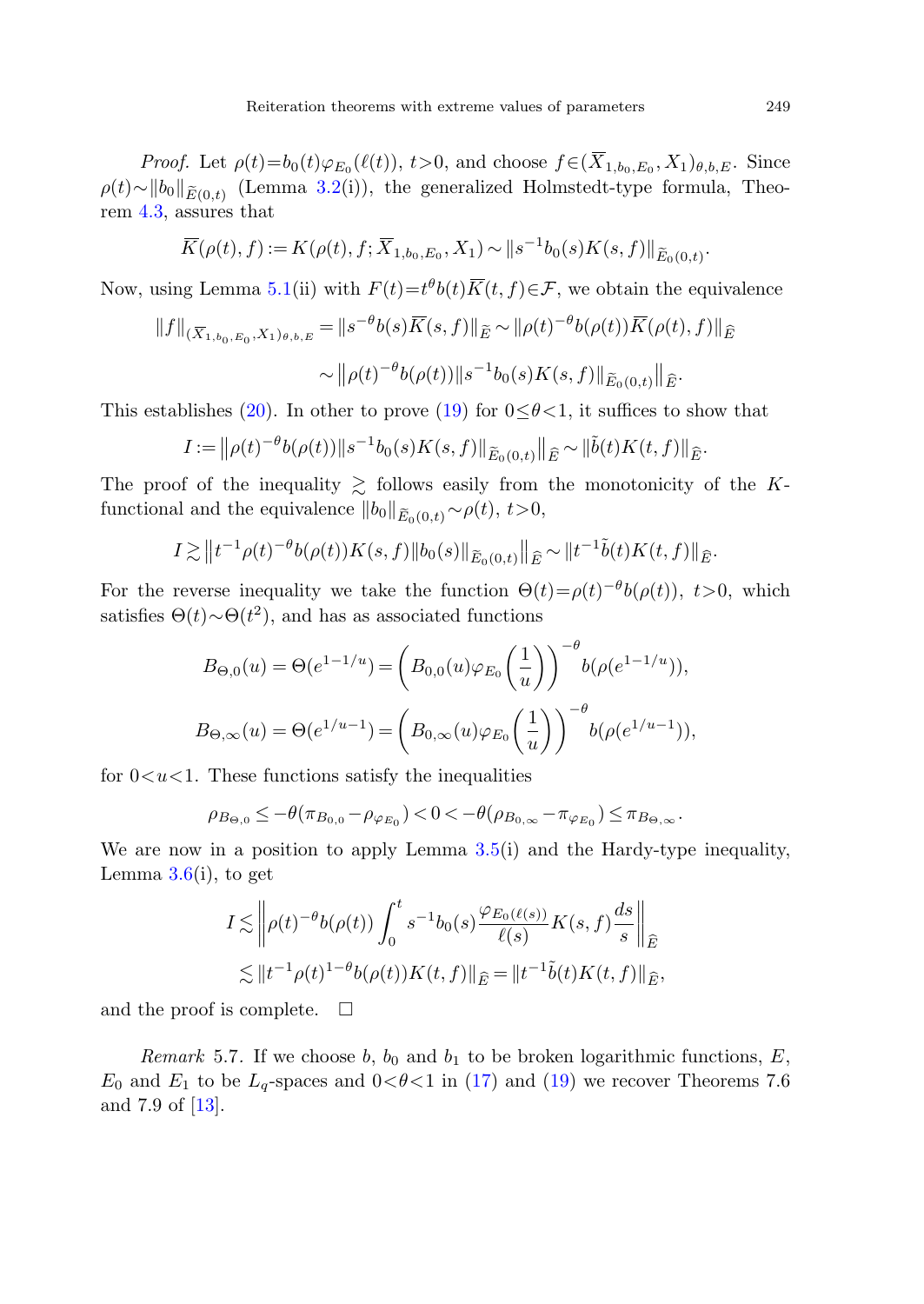#### **6. Applications to spaces of Lorentz–Karamata type**

<span id="page-23-0"></span>Let  $(\Omega, \mu)$  denote a  $\sigma$ -finite measure space with a non-atomic measure  $\mu$ . Let E be an r.i. space and b∈SV. We introduce the Lorentz–Karamata type space  $L_{\infty,b,E}$ , as the set of all measurable functions such that

$$
||f||_{L_{\infty,b,E}} = ||b(t)f^*(t)||_{\widetilde{E}} < \infty.
$$

The space  $L_{\infty,b,E}$  is non-trivial if and only if  $||b||_{\widetilde{E}(0,1)} < \infty$ . See [[16](#page-28-17)] for more information. Similarly, the Lorentz–Karamata type space  $L_{(1,b,E)}$  consists of all  $\mu$ -measurable functions such that the norm

$$
\|f\|_{L_{(1,b,E)}}=\|t b(t) f^{**}(t)\|_{\widetilde{E}}
$$

is finite. See e.g. [[17\]](#page-28-4). In this case the condition  $||b||_{\widetilde{E}(1,\infty)}<\infty$  assures that the space is non-trivial.

Since

$$
K(t, f; L_1, L_\infty) = \int_0^t f^*(s) \, ds = t f^{**}(t), \quad t > 0,
$$

and

$$
||b(t)f^{**}(t)||_{\widetilde{E}} \sim ||b(t)f^{*}(t)||_{\widetilde{E}}, \quad t > 0,
$$

<span id="page-23-1"></span>(see e.g.,  $[12, \text{Lemma } 2.16]$  $[12, \text{Lemma } 2.16]$ ), we have the equalities

$$
(L_1, L_{\infty})_{1,b,E} = L_{\infty,b,E}
$$
 and  $(L_1, L_{\infty})_{0,b,E} = L_{(1,b,E)}$ .

Therefore, we may use the reiteration theorems of the previous section to establish interpolation formulas for Lorentz–Karamata type spaces.

**Corollary 6.1.** Let E and  $E_1$  be r.i. spaces, and  $b, b_1 \in SV$  with  $b_1$  satisfying  $b_1(t) \sim b_1(t^2)$ . Assume that  $E_1$  and the associated functions of  $b_1$ ,  $B_{1,0}$  and  $B_{1,\infty}$ satisfy

$$
\rho_{B_{1,0}}<\pi_{\varphi_{E_1}}\leq \rho_{\varphi_{E_1}}<\pi_{B_{1,\infty}}.
$$

Then, for any  $0 \leq \theta \leq 1$ ,

$$
(L_1, L_{(1,b_1,E_1)})_{\theta,b,E} = (L_1, L_{\infty})_{0,\tilde{b},\tilde{E}},
$$

where  $\tilde{b}(t)=(b_1(t)\varphi_{E_1}(\ell(t)))^{\theta}b(1/b_1(t)\varphi_{E_1}(\ell(t))), t>0.$ For the limit case  $\theta = 1$  we have the equality

$$
(L_1, L_{(1,b_1,E_1)})_{1,b,E} = (L_1, L_{\infty})_{0,b \circ \rho, \widehat{E}, b_1, E_1}^{\mathcal{R}},
$$

where  $\rho(t)=(b_1(t)\varphi_{E_1}(\ell(t)))^{-1}, t>0.$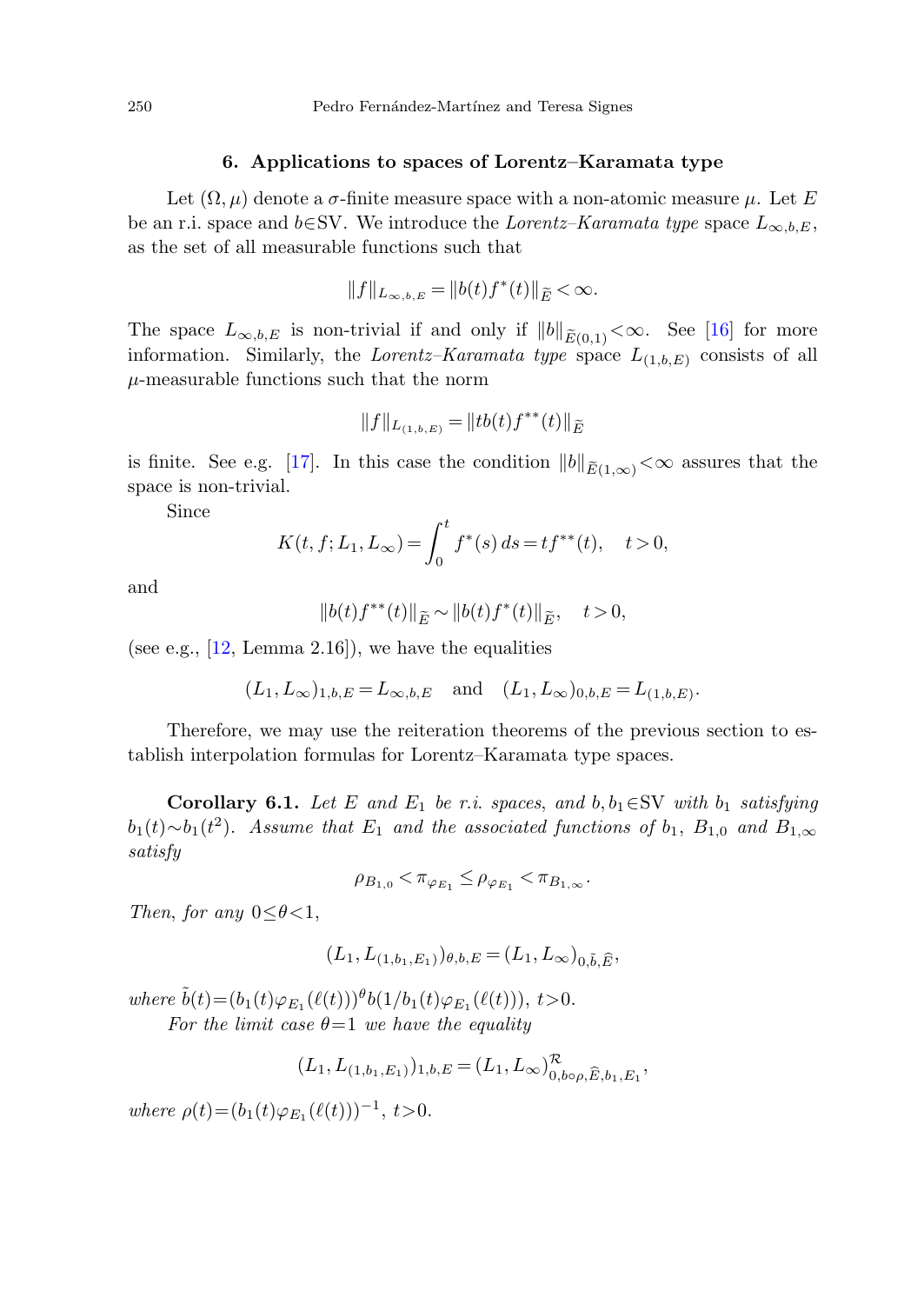When the r.i. space E is equal to a Lebesgue space  $L_q$ ,  $1 \leq q \leq \infty$ , and under the conditions of Corollary [6.1](#page-23-1), for any  $0 \le \theta \le 1$ , one obtains the following interpolation equality for classical Lorentz–Karamata spaces  $L_{(1,q;b)} := L_{(1,b,L_q)}$  (see [[18\]](#page-28-13) and [[29\]](#page-29-14))

$$
(L_1, L_{(1,b_1,E_1)})_{\theta,b,L_q} = L_{(1,q;b^{\#})},
$$

<span id="page-24-0"></span>where  $b^{\#}(t)=(b_1(t)\varphi_{E_1}(\ell(t)))\theta b(1/b_1(t)\varphi_{E_1}(\ell(t)))\ell^{-1/q}(t), t>0$ . And if  $\theta=1$  and  $E_1=L_q$ , then

$$
(L_1, L_{(1,q;b_1)})_{1,b,L_q} = L_{(1,q;b_1\Phi_0)},
$$

where  $\Phi_0(t)=\|b(1/b_1(t)\ell^{1/q}(t))/\ell^{1/q}(t)\|_{\tilde{L}_q(0,t)}, t>0.$ 

**Corollary 6.2.** Let E and  $E_0$  be r.i. spaces, and  $b, b_0 \in SV$  with  $b_0$  satisfying  $b_0(t) \sim b_0(t^2)$ . Assume that  $E_0$  and the associated functions of  $b_0$ ,  $B_{0,0}$  and  $B_{0,\infty}$ satisfy

$$
\rho_{B_{0,\infty}} < \pi_{\varphi_{E_0}} \leq \rho_{\varphi_{E_0}} < \pi_{B_{0,0}}.
$$

Then, for any  $0 < \theta \leq 1$ ,

$$
(L_{\infty,b_0,E_0},L_{\infty})_{\theta,b,E}=(L_1,L_{\infty})_{1,\tilde{b},\widehat{E}},
$$

where  $\tilde{b}(t)=(b_0(t)\varphi_{E_0}(\ell(t)))^{1-\theta}b(b_0(t)\varphi_{E_0}(\ell(t))), t>0.$ 

For the limit case  $\theta=0$  we have the equality

$$
(L_{\infty,b_0,E_0},L_{\infty})_{0,b,E} = (L_1,L_{\infty})_{1,b\circ\rho,\widehat{E},b_0,E_0}^{\mathcal{L}},
$$

where  $\rho(t)=b_0(t)\varphi_{E_0}(\ell(t)), t>0.$ 

Again if we consider the Lebesgue space  $L_q$ ,  $1 \leq q \leq \infty$ , under the conditions of Corollary [6.2,](#page-24-0) for any  $0 < \theta \leq 1$ , we have the following interpolation equality for classical Lorentz–Karamata spaces  $L_{\infty,q,b} := L_{\infty,b,L_q}$  in the extreme cases

$$
(L_{\infty,b_0,E_0},L_{\infty})_{\theta,b,L_q}=L_{\infty,q;b^{\#}},
$$

where  $b^{\#}(t)=(b_0(t)\varphi_{E_0}(\ell(t)))^{1-\theta}b(b_0(t)\varphi_{E_0}(\ell(t)))\ell^{-1/q}(t), t>0$ . If  $\theta=0$  and  $E_0=$  $L_q$ , then we have the equality

$$
(L_{\infty,q;b_0},L_{\infty})_{0,b,L_q} = L_{\infty,q;b_0\Phi_{\infty}},
$$

where  $\Phi_{\infty}(t)=\|b(b_0(t)\ell^{1/q}(t))/\ell^{1/q}(t)\|_{\tilde{L}_a(t,\infty)}, t>0.$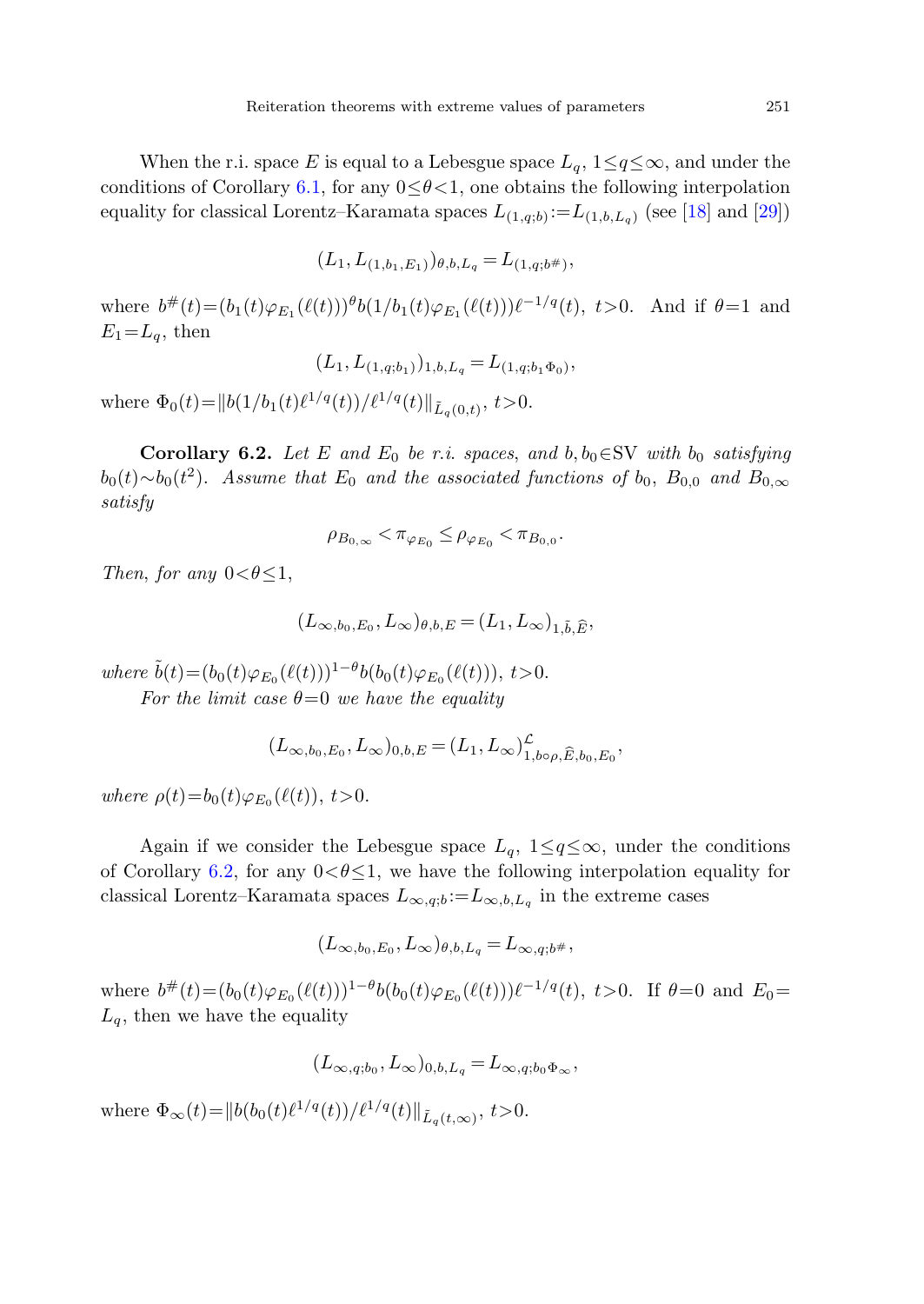# **7. Ordered couples**

<span id="page-25-0"></span>In this section we assume additionally that the couple  $\overline{X}=(X_0, X_1)$  is ordered in the sense that  $X_1 \hookrightarrow X_0$ . A typical example is  $X_0 = L_1(\Omega)$  and  $X_1 = L_{\infty}(\Omega)$ , where  $(\Omega, \mu)$  is a finite measure space.

Following [[17](#page-28-4), Section 7], we define the space  $(X_0, X_1)_{\theta,b,E}$  in this case.

Definition 7.1. Let  $\overline{X}=(X_0, X_1)$  be a compatible couple with  $X_1 \hookrightarrow X_0$ , E be an r.i. space, b be a slowly varying function on  $(0, 1)$ , and  $0 \le \theta \le 1$ . The real interpolation space  $\overline{X}_{\theta,b,E}$  consists of all f in  $X_0$  for which the norm

$$
||f||_{\theta,b,E} = ||t^{-\theta}b(t)K(t,f)||_{\widetilde{E}(0,1)}
$$

is finite.

Similarly, replacing the interval  $(0, \infty)$  by  $(0, 1)$ , one defines the spaces  $\overline{X}_{\theta, b,\widehat{E}}$ ,  $\overline{X}_{\theta,b,\widehat{E},a,F}^{\mathcal{L}}$  and  $\overline{X}_{\theta,b,\widehat{E},a,F}^{\mathcal{R}}$  as in Definitions [5.2](#page-19-0) and [5.3,](#page-19-1) respectively.

For the definition of slowly varying functions on  $(0, 1)$  it is enough to replace the interval  $(0, \infty)$  by  $(0, 1)$  in Definition [2.1.](#page-5-0) We will use the notation SV $(0, 1)$ .

Observe that if we take  $b \in SV(0, 1)$ , a space  $E(0, 1)$  and an ordered couple  $(X_0, X_1), X_1 \rightarrow X_0$ , it is possible to show that all the previous results of this article remain true if we omit all assumptions concerning the interval  $(1, \infty)$ .

Let  $X_0 = L_1(\Omega, \mu)$ ,  $X_1 = L_\infty(\Omega, \mu)$  and let  $(\Omega, \mu)$  be a finite measure space with  $\mu(\Omega) = 1$ . Then,

$$
(L_1, L_{\infty})_{0,1,L_1} = L \log L
$$
 and  $(L_1, L_{\infty})_{1,\ell(t)^{-1},L_{\infty}} = L_{\exp}$ .

Remember that  $L_{\infty} \hookrightarrow L_{\exp} \hookrightarrow L_p \hookrightarrow L \log L \hookrightarrow L_1$ . Thus the couples  $(L_1, L \log L)$  and  $(L_{\text{exp}}, L_{\infty})$  are also ordered couples. Moreover, the function  $b_1(t)\equiv 1, t\in (0, 1)$ , and the space  $L_1$  satisfy the conditions of Theorem [5.5](#page-20-0), and the function  $b_0(t)=\ell(t)^{-1}$ ,  $t\in(0, 1)$ , and the space  $L_{\infty}$  fulfill the hypotheses of Theorem [5.6](#page-21-0). So, we can apply the previous extreme reiteration results to get the following corollaries.

**Corollary 7.2.** Let E be an r.i. space and let  $b \in SV(0, 1)$ . Then, for  $0 \le \theta < 1$ , we have the equality

$$
(L_1, L \log L)_{\theta, b, E} = (L_1, L_\infty)_{0, \tilde{b}, \tilde{E}},
$$

where  $\tilde{b}(t)=\ell^{\theta}(t)b(1/\ell(t)), 0 < t < 1$ . Moreover, in the limiting case  $\theta=1$ , we have

$$
(L_1, L \log L)_{1,b,E} = (L_1, L_{\infty})_{0,\tilde{b},\widehat{E},1,L_1}^{\mathcal{R}},
$$

where  $\tilde{b}(t)=b(1/\ell(t)), 0 < t < 1.$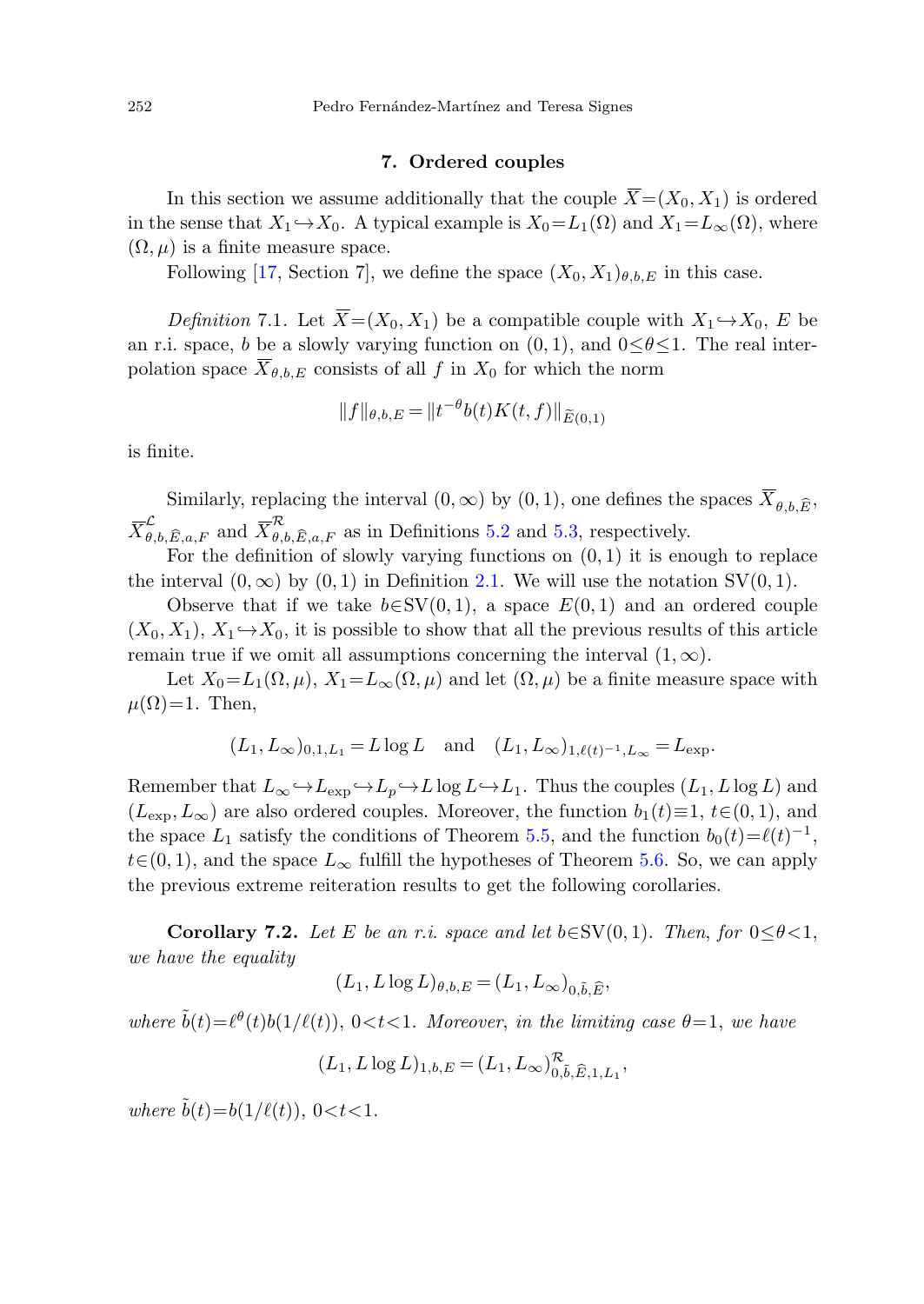In particular, for  $0 \le \theta \le 1$  and  $1 \le q \le \infty$ , we get the classical Lorentz–Karamata spaces

$$
(L_1, L \log L)_{\theta, b, L_q} = L_{(1, q; b^{\#})},
$$

where  $b^{\#}(t) = \ell^{\theta-1/q}(t)b(1/\ell(t)), 0 < t < 1$ , and

$$
(L_1, L \log L)_{1,b,L_1} = L_{(1,1;\Phi_0)}
$$

for  $\Phi_0(t)=\|b(1/\ell(s))/\ell(s)\|_{\tilde{L}_1(0,t)}, 0 < t < 1.$ 

The intermediate space  $(L_1, L \log L)_{\theta,1,L_q}$ , when  $0<\theta<1$  and  $1 \leq q \leq \infty$ , was identified by Bennett in [\[2](#page-28-18)].

**Corollary 7.3.** Let E be an r.i. space and let  $b \in SV(0, 1)$ . Then, for  $0 \lt \theta \leq 1$ , we have the equality

$$
(L_{\exp},L_{\infty})_{\theta,b,E}=(L_1,L_{\infty})_{1,\tilde{b},\widehat{E}},
$$

where  $\tilde{b}(t)=\ell^{\theta-1}(t)b(1/\ell(t)), 0 < t < 1$ . Moreover, in the limit case  $\theta=0$ , we have

$$
(L_{\exp}, L_{\infty})_{0,b,E} = (L_1, L_{\infty})_{1,\tilde{b},\tilde{E},\ell(t)^{-1},L_{\infty}}^{\mathcal{L}},
$$

where  $\tilde{b}(t)=b(1/\ell(t)), 0 < t < 1.$ 

Again, for  $0 \leq \theta < 1$  and  $1 \leq q \leq \infty$ , we obtain the classical Lorentz–Karamata spaces

$$
(L_{\exp},L_{\infty})_{\theta,b,L_q}=L_{\infty,q;b^\#},
$$

where  $b^{\#}(t) = \ell^{\theta-1-1/q}(t)b(1/\ell(t)), 0 < t < 1$ , and

$$
(L_{\exp}, L_{\infty})_{0,b,L_{\infty}} = L_{\infty,\infty;\ell(t)^{-1}\Phi_{\infty}},
$$

where  $\Phi_{\infty}(t) = ||b(1/\ell(s))||_{\tilde{L}_{\infty}(t,1)}, 0 < t < 1.$ 

Another classical example of an ordered couple is that formed by the operator ideals  $S_{\infty}$  and  $S_1$ . Let H be a Hilbert space and let  $S_{\infty}$  be the Banach space of all bounded linear operators acting from H into H. For  $T \in S_{\infty}$ , the singular numbers of T are

$$
s_n(T) = \inf\{\|T - R\|_H : R \in S_\infty \text{ with rank } R < n\},\
$$

 $n \in \mathbb{N}$ . For  $1 \leq q \leq \infty$ , the *Schatten ideal*  $S_q$  is formed by all those  $T \in S_{\infty}$  having finite norm

$$
||T||_{S_q} = \left(\sum_{n=1}^{\infty} s_n(T)^q\right)^{1/q}.
$$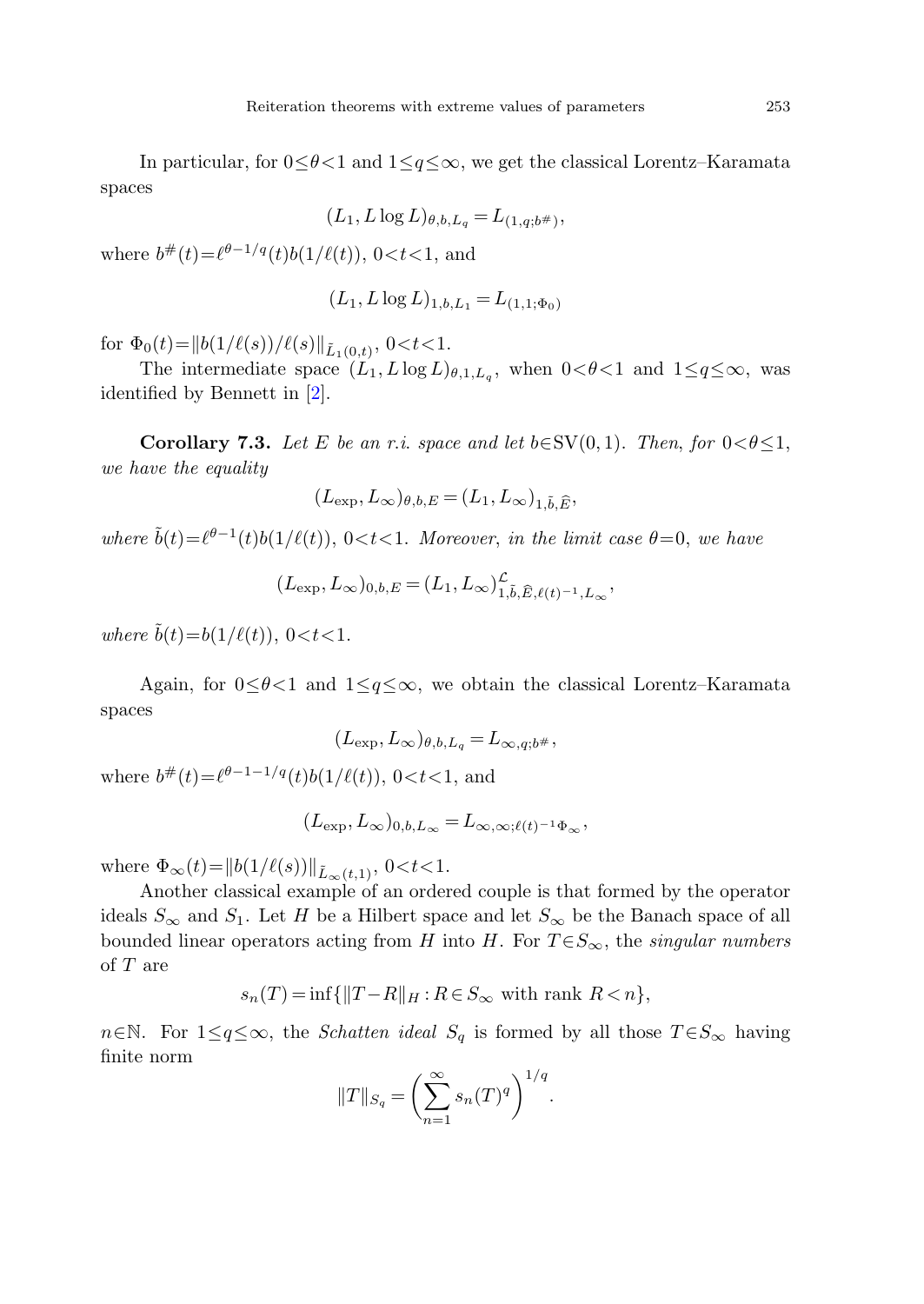See [[19\]](#page-28-19) and [[23\]](#page-29-15). Other ideals that appear in the literature as suitable end point ideals for the scale of Schatten ideals  $S_p$  are the *Macaev ideals* defined as (see [[19\]](#page-28-19) and [[28\]](#page-29-5))

$$
S_w = \left\{ T \in S_\infty(H) : ||T||_{S_w} = \sum_{n=1}^\infty \frac{s_n(T)}{n} < \infty \right\}
$$

and

$$
S_{\mathcal{M}} = \left\{ T \in S_{\infty}(H) : ||T||_{S_{\mathcal{M}}} = \sup_{n \in \mathbb{N}} \left\{ \ell(n)^{-1} \sum_{k=1}^{n} s_k(T) \right\} < \infty \right\}.
$$

It is well known that

$$
K(t, T; S_1, S_{\infty}) \sim \sum_{n=1}^{[t]} s_n(T),
$$

where  $[t]$  is the integer part of t, see [[23\]](#page-29-15). Therefore

$$
(S_{\infty}, S_1)_{0,1,L_1} = S_w
$$
 and  $(S_{\infty}, S_1)_{1,\ell(t)^{-1},L_{\infty}} = S_{\mathcal{M}},$ 

see [[28,](#page-29-5) p. 68] and [\[36](#page-29-16)]. Thus, the Macaev ideals  $S_w$  and  $S_{\mathcal{M}}$  play the role in the theory of ideals of the spaces  $L \log L$  and  $L_{\text{exp}}$ . The following corollaries are consequences of the previous results.

**Corollary 7.4.** Let E be an r.i. space and let  $b \in SV(0, 1)$ . Then, for  $0 \le \theta < 1$ , we have the equality

$$
(S_{\infty}, S_w)_{\theta, b, E} = (S_{\infty}, S_1)_{0, \tilde{b}, \tilde{E}},
$$

where  $\tilde{b}(t)=\ell^{\theta}(t)b(1/\ell(t)), 0 < t < 1$ . Moreover, in the limit case  $\theta=1$ , we have

$$
(S_{\infty}, S_w)_{1, b, E} = (S_{\infty}, S_1)_{0, \tilde{b}, \tilde{E}, 1, L_1}^{\mathcal{R}},
$$

where  $\tilde{b}(t)=b(1/\ell(t)), 0 < t < 1.$ 

**Corollary 7.5.** Let E be an r.i. space and let  $b \in SV(0, 1)$ . Then, for  $0 \lt \theta \leq 1$ , we have the equality

$$
(S_{\mathcal{M}}, S_1)_{\theta, b, E} = (S_{\infty}, S_1)_{1, \tilde{b}, \tilde{E}},
$$

where  $\tilde{b}(t)=\ell^{\theta-1}(t)b(1/\ell(t)), 0 < t < 1$ . Moreover, in the limit case  $\theta=0$ , we have

$$
(S_{\mathcal{M}}, S_1)_{0,b,E} = (S_{\infty}, S_1)_{1,\tilde{b},\tilde{E},\ell(t)^{-1},L_{\infty}}^{\mathcal{L}},
$$

where  $\tilde{b}(t) = b(1/\ell(t))$ ,  $0 < t < 1$ .

Acknowledgment. The authors are grateful to the referee for his valuable remarks and comments.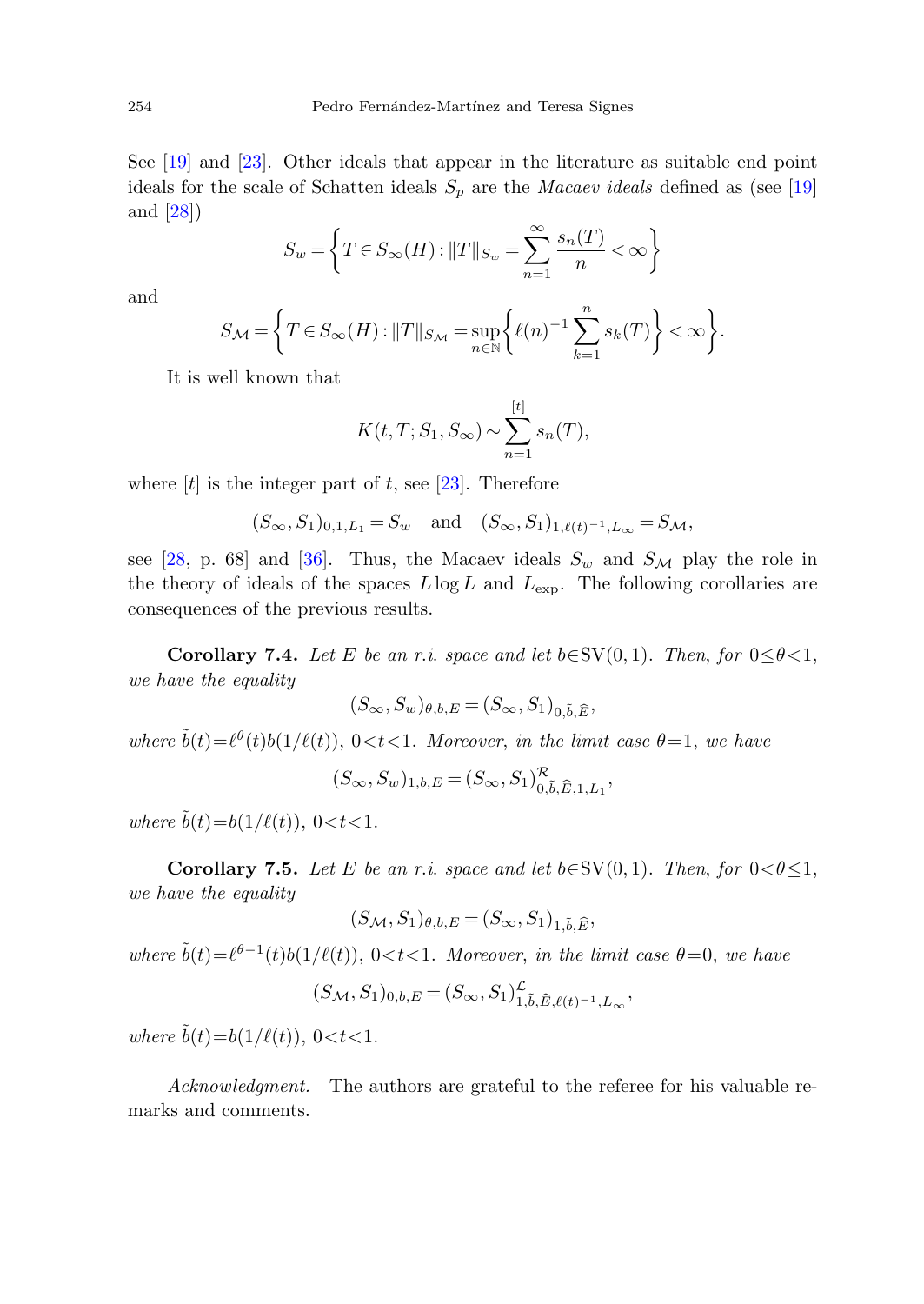# **References**

- <span id="page-28-18"></span><span id="page-28-15"></span><span id="page-28-10"></span><span id="page-28-8"></span><span id="page-28-0"></span>1. Ahmed, I., Edmunds, D. E., Evans, W. D. and Karadzhov, G. E., Reiteration theorems for the K-interpolation method in limiting cases, Math. Nachr. **284** (2011), 421–442.
- <span id="page-28-14"></span><span id="page-28-1"></span>2. BENNETT, C., Intermediate spaces and the class  $L \log^+ L$ , Ark. Mat. **11** (1973), 215– 228.
- 3. BENNETT, C. and RUDNICK, K., On Lorentz–Zygmund Spaces, Dissertationes Math. (Rozprawy Mat.) **175**, Polish Acad. Sci. Inst. Math., Warsaw, 1980.
- <span id="page-28-16"></span>4. BENNETT, C. and SHARPLEY, R., *Interpolation of Operator*, Academic Press, Boston, MA, 1988.
- <span id="page-28-2"></span>5. BERGH, J. and LÖFSTRÖM, J., *Interpolation Spaces*, Springer, Berlin, 1976.
- <span id="page-28-6"></span>6. BINGHAM, N. H., GOLDIE, C. M. and TEUGELS, J. L., Regular Variation, Cambridge Univ. Press, Cambridge, 1987.
- <span id="page-28-9"></span>7. BRÉZIS, H. and WAINGER, S., A note on limiting cases of Sobolev embeddings and convolution inequalities, Comm. Partial Differential Equations **5** (1980), 773– 789.
- <span id="page-28-12"></span>8. Brudnyı, Yu. A., Kruglyak, N. Ya., Interpolation Functors and Interpolation Spaces. Vol. I, North-Holland, Amsterdam, 1991.
- <span id="page-28-7"></span>9. Cianchi, A., A sharp embedding theorem for Orlicz–Sobolev spaces, Indiana Univ. Math. J. **45** (1996), 39–65.
- <span id="page-28-11"></span>10. COBOS, F., FERNÁNDEZ-CABRERA, L. M., KÜHN, T. and ULLRICH, T., On an extreme class of real interpolation spaces, J. Funct. Anal. **256** (2009), 2321–2366.
- <span id="page-28-3"></span>11. Cobos, F. and Segurado, A., Some reiteration formulae for limiting real methods, J. Math. Anal. Appl. **411** (2014), 405–421.
- <span id="page-28-17"></span>12. Cwikel, M. and Pustylnik, E., Weak type interpolation near "endpoint" spaces, J. Funct. Anal. **171** (2000), 235–277.
- 13. Evans, W. D., Opic, B. and Pick, L., Real interpolation with logarithmic functors, J. Inequal. Appl. **7** (2002), 187–269.
- <span id="page-28-4"></span>14. Kreın, S. G., Petunin, Yu. I. and Semenov, E. M., Interpolation of Linear Operators, Translations of Math. Monographs **54**, Amer. Math. Soc., Providence, RI, 1982.
- <span id="page-28-19"></span><span id="page-28-13"></span>15. FERNÁNDEZ-MARTÍNEZ, P. and SIGNES, T., Real interpolation with symmetric spaces and slowly varying functions, Q. J. Math. **63** (2012), 133–164.
- 16. FERNÁNDEZ-MARTÍNEZ, P. and SIGNES, T., An application of interpolation theory to renorming of Lorentz–Karamata type spaces, Ann. Acad. Sci. Fenn. Math. **39** (2014), 97–107.
- <span id="page-28-5"></span>17. FERNÁNDEZ-MARTÍNEZ, P. and SIGNES, T., Limit cases of reiteration theorems, Math. Nachr. (2014), doi:[10.1002/mana.201300251](http://dx.doi.org/10.1002/mana.201300251).
- 18. GOGATISHVILI, A., OPIC, B. and TREBELS, W., Limiting reiteration for real interpolation with slowly varying functions, Math. Nachr. **278** (2005), 86–107.
- 19. GOHBERG, I. C. and KREĬN, M. G., Introduction to the Theory of Linear Nonselfadjoint Operator, Nauka, Moscow, 1965 (Russian). English tranl.: Amer. Math. Soc., Providence, RI, 1969.
- 20. GÓMEZ, M. E. and MILMAN, M., Extrapolation spaces and almost-everywhere convergence of singular integrals, J. Lond. Math. Soc. **34** (1986), 305–316.